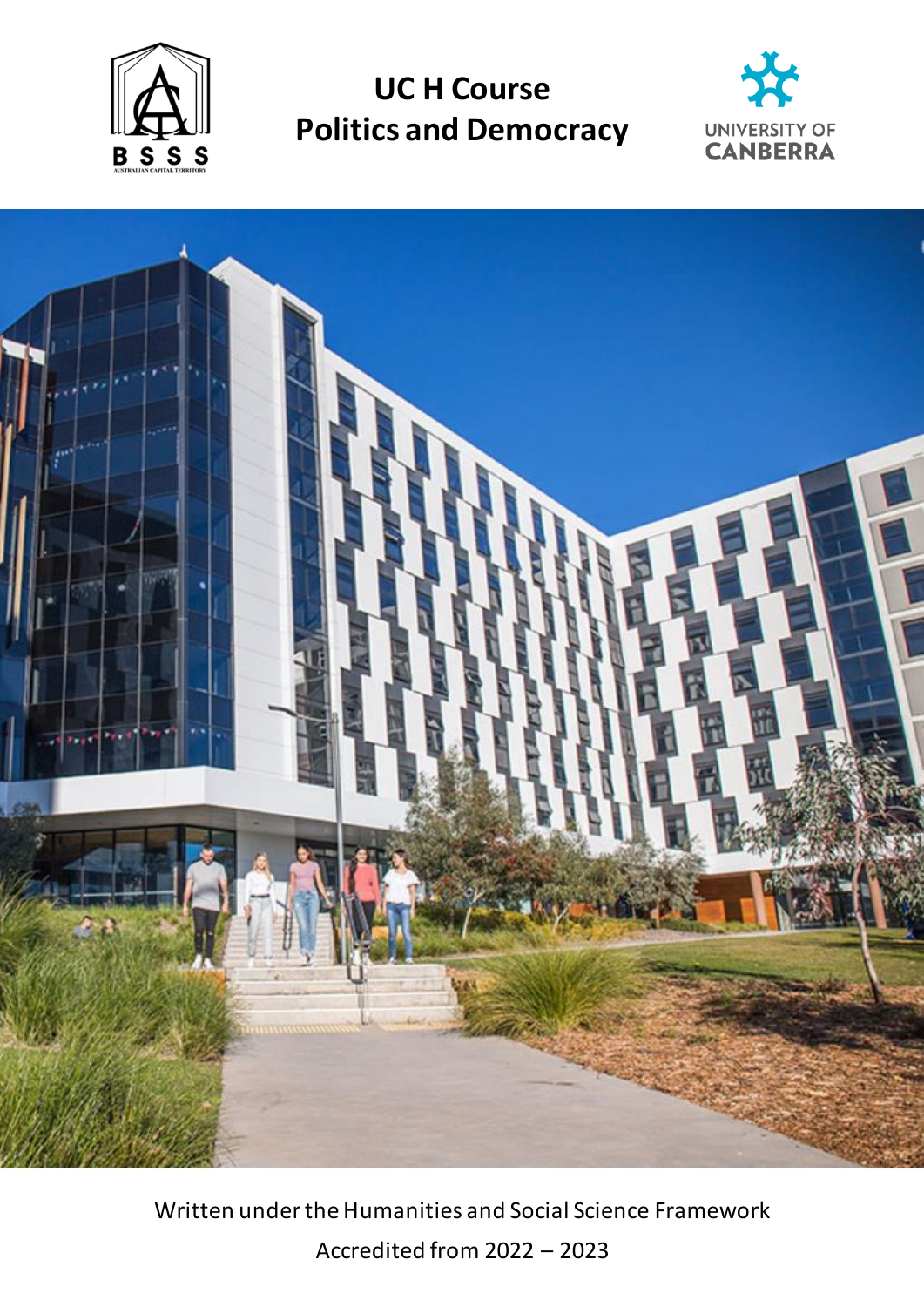Picture by University of Canberra

[https://www.canberra.edu.au/about-uc/media/newsroom/2019/june/university-of-canberra-rises](https://www.canberra.edu.au/about-uc/media/newsroom/2019/june/university-of-canberra-rises-to-worlds-top-40-young-universities)[to-worlds-top-40-young-universities](https://www.canberra.edu.au/about-uc/media/newsroom/2019/june/university-of-canberra-rises-to-worlds-top-40-young-universities)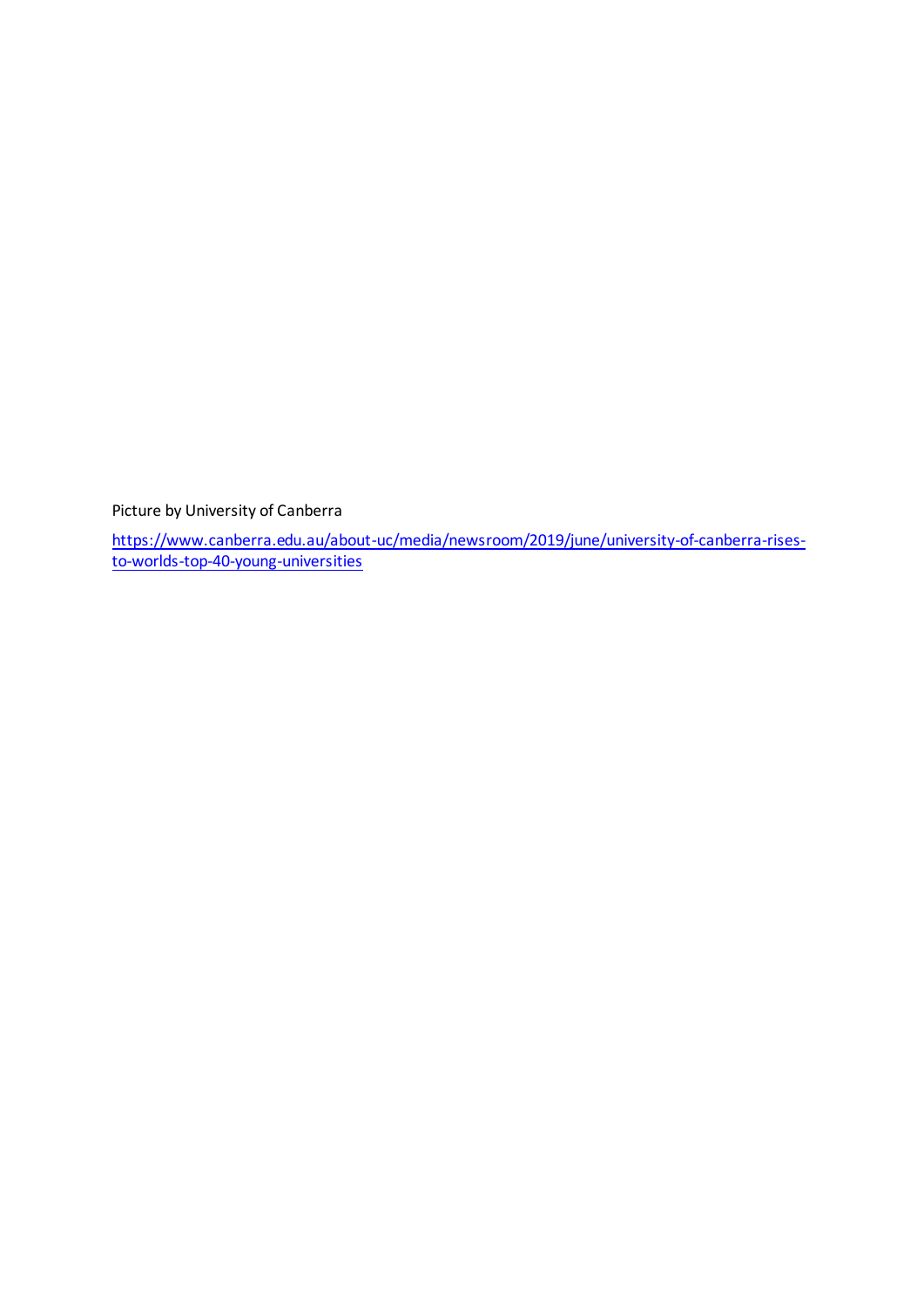## **Table of Contents**

| <b>H</b> Courses                        |  |
|-----------------------------------------|--|
| The ACT Senior Secondary System         |  |
| <b>ACT Senior Secondary Certificate</b> |  |
| <b>Learning Principles</b>              |  |
| <b>General Capabilities</b>             |  |
| <b>Cross Curriculum Priorities</b>      |  |
| Rationale                               |  |
| Goals                                   |  |
| <b>Unit Titles</b>                      |  |
| Organisation of Content                 |  |
| Assessment                              |  |
| <b>Achievement Standards</b>            |  |
| <b>Theorising Power and Politics</b>    |  |
| Conflict and Crises in Democracy        |  |
| Appendix A - Implementation Guidelines  |  |
| Appendix B-Course Developers            |  |
| Appendix C - Common Curriculum Elements |  |
| Appendix D - Glossary of Verbs          |  |
|                                         |  |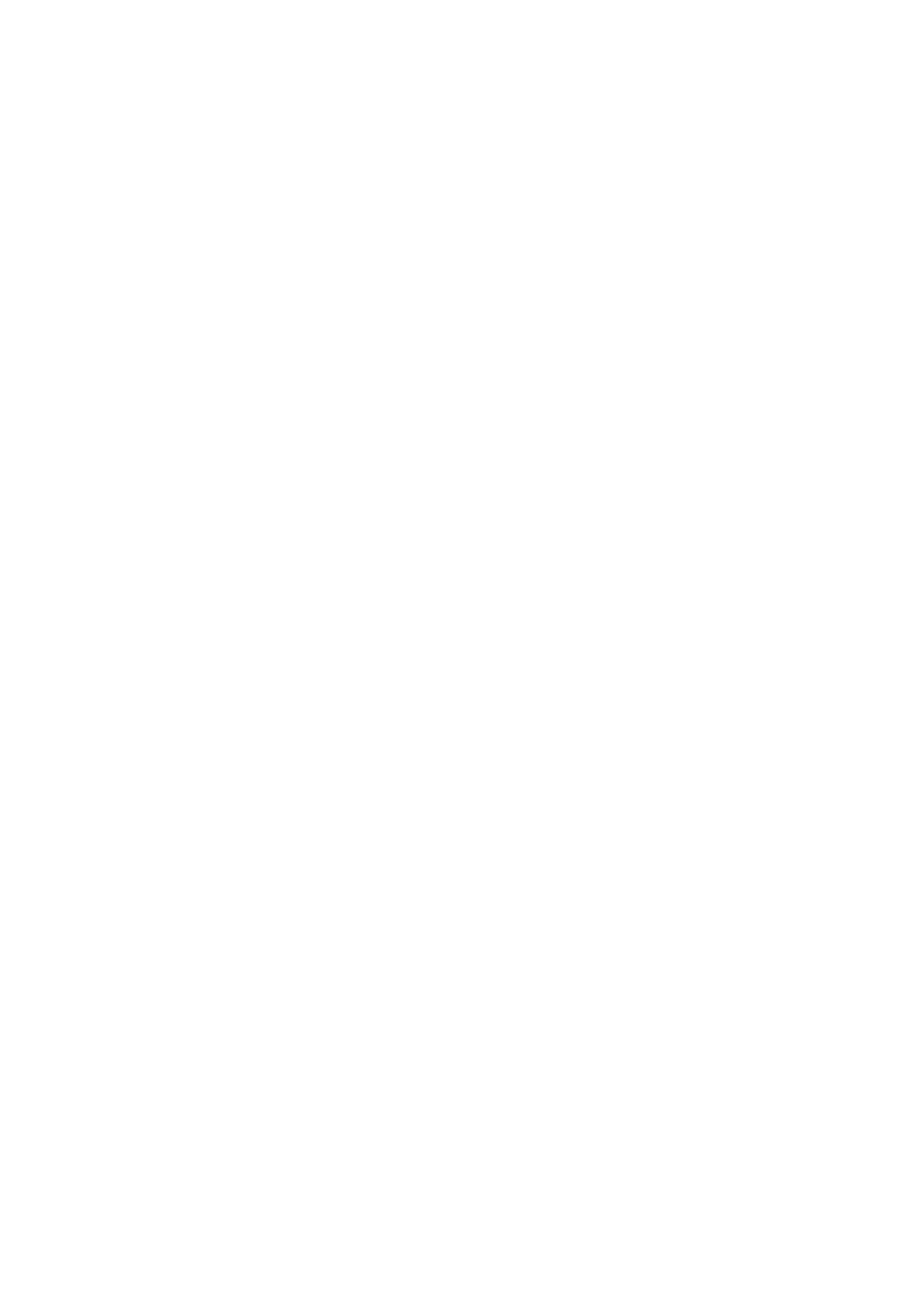## <span id="page-4-0"></span>**H Courses**

H classification is given to a year 11 and 12 course which is designed and accredited by the Board of Senior Secondary Studies (BSSS) and an Australian university, and where successful completion of the course will be recognised both towards the ACT Senior Secondary Certificate and an undergraduate degree with that university.

The BSSS considers H courses as complementary to studies in the home college. These extension courses allow students to pursue depth of study in an area of interest, while also gaining experience in a tertiary context to prepare for future studies.

## <span id="page-4-1"></span>**The ACT Senior Secondary System**

The ACT senior secondary system recognises a range of university, vocational or life skills pathways.

The system is based on the premise that teachers are experts in their area: they know their students and community and are thus best placed to develop curriculum and assess students according to their needs and interests. Students have ownership of their learning and are respected as young adults who have a voice.

A defining feature of the system is school-based curriculum and continuous assessment. School-based curriculum provides flexibility for teachers to address students' needs and interests. College teachers have an opportunity to develop courses for implementation across ACT schools. Based on the courses that have been accredited by the BSSS, college teachers are responsible for developing programs of learning. A program of learning is developed by individual colleges to implement the courses and units they are delivering.

Teachers must deliver all content descriptions; however, they do have flexibility to emphasise some content descriptions over others. It is at the discretion of the teacher to select the texts or materials to demonstrate the content descriptions. Teachers can choose to deliver course units in any order and teach additional (not listed) content provided it meets the specific unit goals.

School-based continuous assessment means that students are continually assessed throughout years 11 and 12, with both years contributing equally to senior secondary certification. Teachers and students are positioned to have ownership of senior secondary assessment. The system allows teachers to learn from each other and to refine their judgement and develop expertise.

Senior secondary teachers have the flexibility to assess students in a variety of ways. For example: multimedia presentation, inquiry-based project, test, essay, performance and/or practical demonstration may all have their place. College teachers are responsible for developing assessment instruments with task specific rubrics and providing feedback to students.

The integrity of the ACT Senior Secondary Certificate is upheld by a robust, collaborative, and rigorous structured consensus-based peer reviewed moderation process. System moderation involves all year 11 and 12 teachers from public, non-government and international colleges delivering the ACT Senior Secondary Certificate.

Only students who desire a pathway to university are required to sit a general aptitude test, referred to as the ACT Scaling Test (AST), which moderates student scores across courses and colleges. Students are required to use critical and creative thinking skills across a range of disciplines to solve problems. They are also required to interpret a stimulus and write an extended response.

Senior secondary curriculum makes provision for student-centred teaching approaches, integrated and project-based learning inquiry, formative assessment,and teacher autonomy. ACT Senior Secondary Curriculum makes provision for diverse learners and students with mild to moderate intellectual disabilities, so that all students can achieve an ACT Senior Secondary Certificate.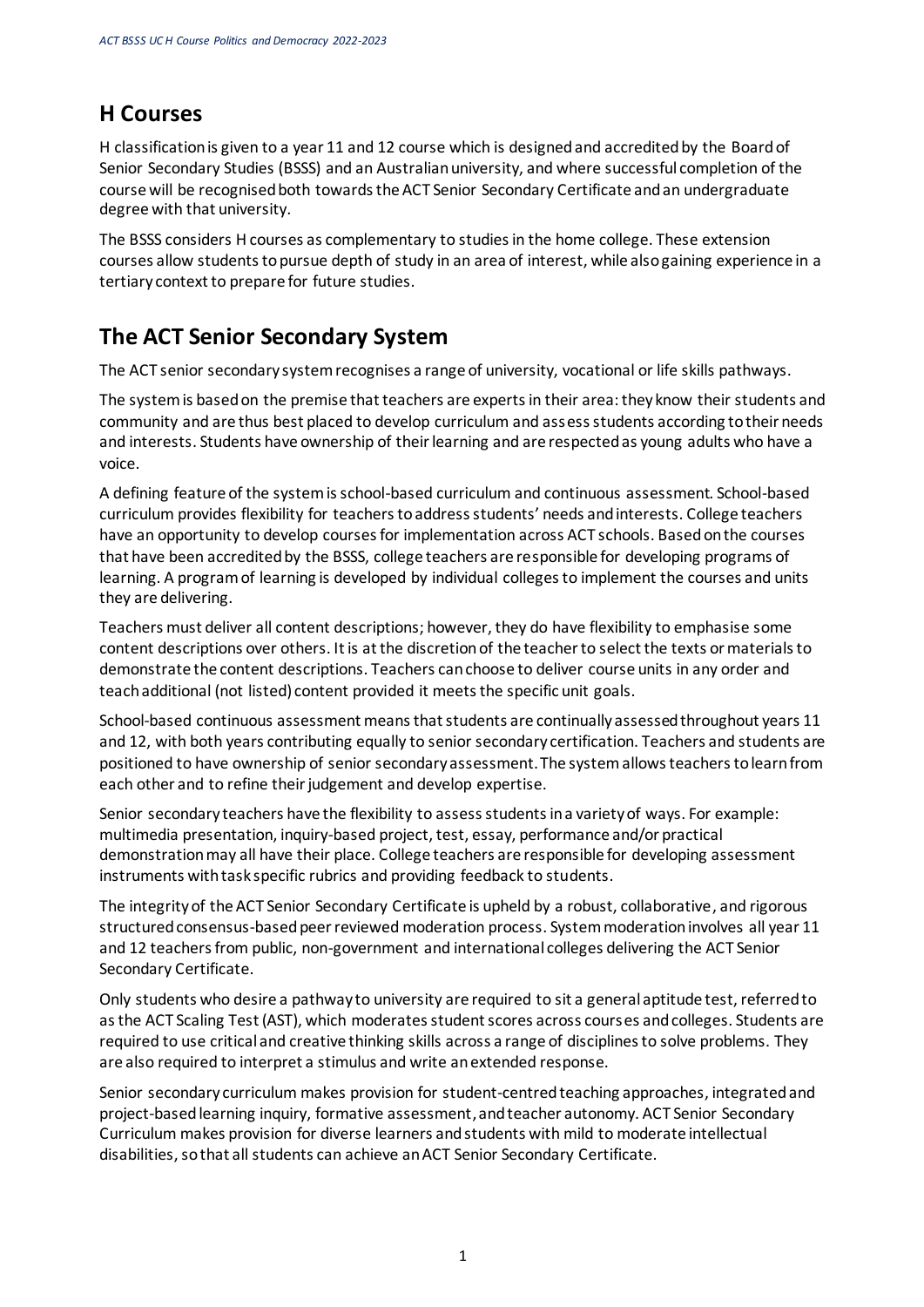The ACT Board of Senior Secondary Studies (BSSS) leads senior secondary education. It is responsible for quality assurance in senior secondary curriculum, assessment, and certification. The Board consists of nominees from colleges, professional bodies, universities, industry, parent/carer organisations and unions. The Office of the Board of Senior Secondary Studies (OBSSS) consists of professional and administrative staff who support the Board in achieving its objectives and functions.

## <span id="page-5-0"></span>**ACT Senior Secondary Certificate**

Courses of study for the ACT Senior Secondary Certificate:

- provide a variety of pathways, to meet different learning needs and encourage students to complete their secondary education
- enable students to develop the essential capabilities for twenty-first century learners
- empower students as active participants in their own learning
- engage students in contemporary issues relevant to their lives
- foster students' intellectual, social, and ethical development
- nurture students' wellbeing, and physical and spiritual development
- enable effective and respectful participation in a diverse society.

Each course of study:

- comprises an integrated and interconnected set of knowledge, skills, behaviours, and dispositions that students develop and use in their learning across the curriculum
- is based on a model of learning that integrates intended student outcomes, pedagogy, and assessment
- outlines teaching strategies which are grounded in learning principles and encompass quality teaching
- promotesintellectual quality, establish a rich learning environment, and generate relevant connections between learning and life experiences
- provides formal assessment and certification of students' achievements.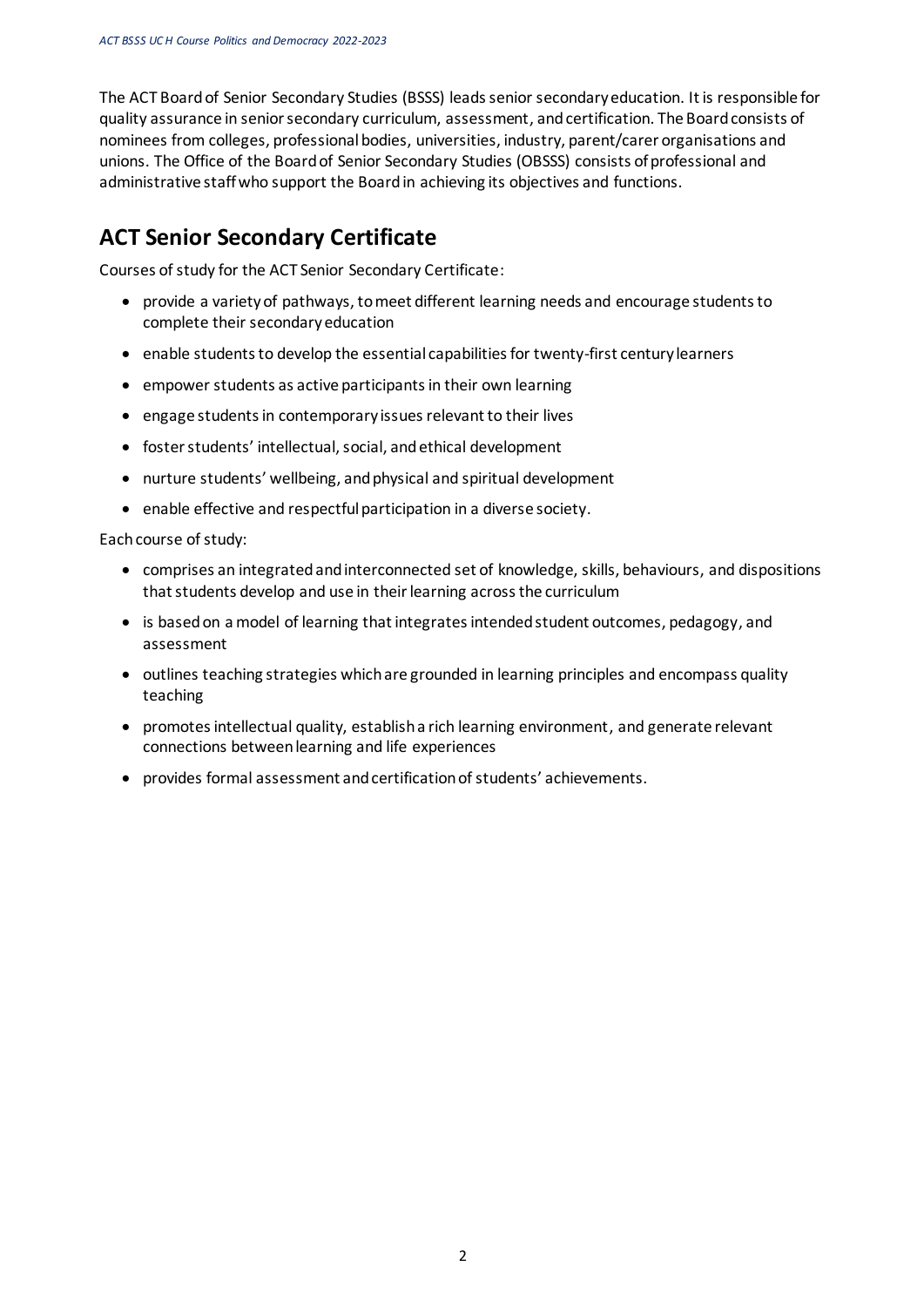### **Underpinning beliefs**

- All students are able to learn.
- Learning is a partnership between students and teachers.
- Teachers are responsible for advancing student learning.



## <span id="page-6-0"></span>**Learning Principles**

- 1. Learning builds on existing knowledge, understandings, and skills. *(Prior knowledge)*
- 2. When learning is organised around major concepts, principles, and significant real-world issues, within and across disciplines, it helps students make connections and build knowledge structures. *(Deep knowledge and connectedness)*
- 3. Learning is facilitated when students actively monitor their own learning and consciously develop ways of organising and applying knowledge within and across contexts. *(Metacognition)*
- 4. Learners' sense of self and motivation to learn affects learning. *(Self-concept)*
- 5. Learning needs to take place in a context of high expectations. *(High expectations)*
- 6. Learners learn in different ways and at different rates.
	- *(Individual differences)*
- 7. Different cultural environments, including the use of language, shape learners' understandings and the way they learn.

*(Socio-cultural effects)*

8. Learning is a social and collaborative function as well as an individual one.

*(Collaborative learning)*

9. Learning is strengthened when learning outcomes and criteria for judging learning are made explicit and when students receive frequent feedback on their progress.

*(Explicit expectations and feedback)*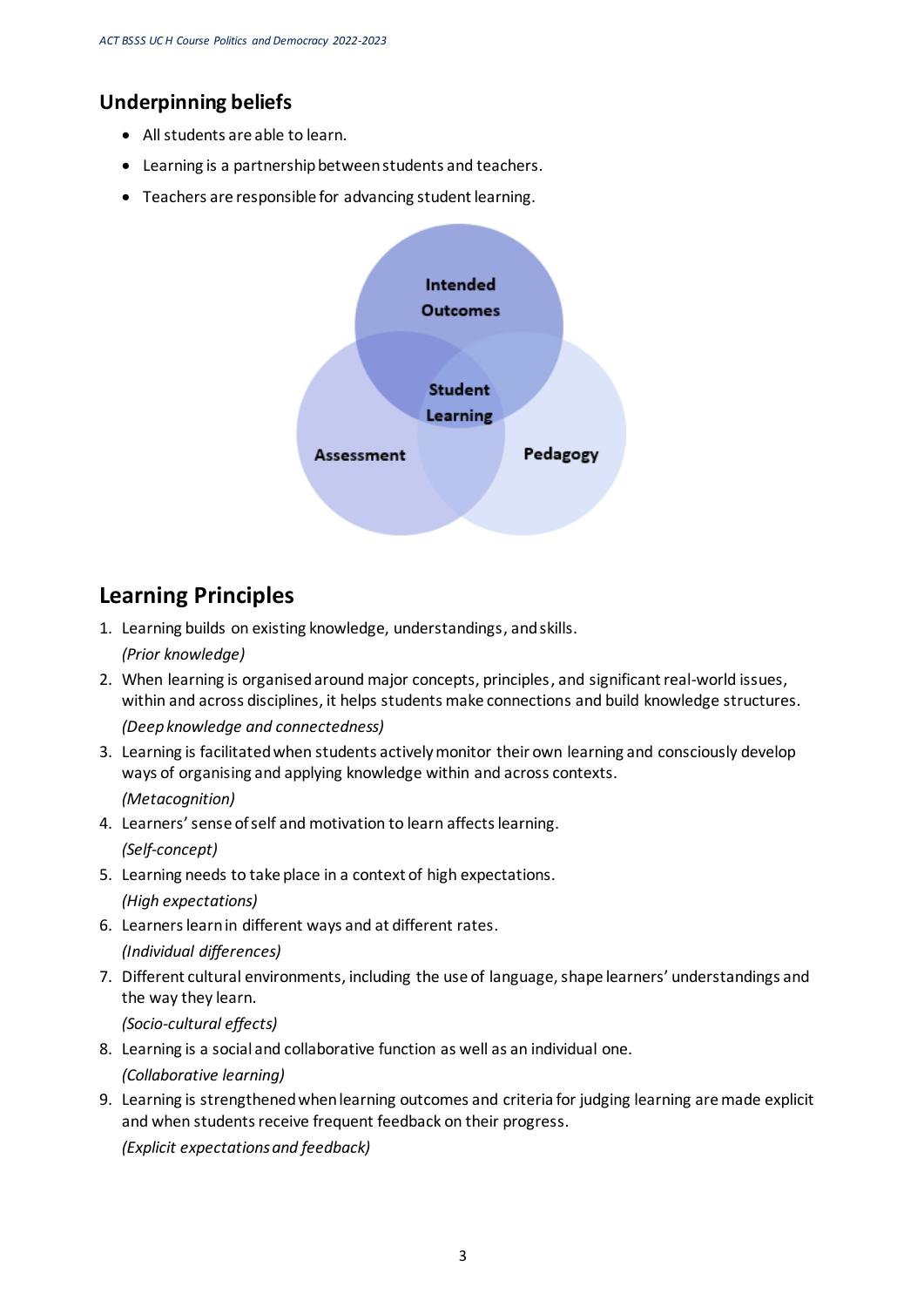## <span id="page-7-0"></span>**General Capabilities**

All courses of study for the ACT Senior Secondary Certificate should enable students to develop essential capabilities for twenty-first century learners. These 'capabilities' comprise an integrated and interconnected set of knowledge, skills, behaviours and dispositions that students develop and use in their learning across the curriculum.

The capabilities include:

- literacy
- numeracy
- information and communication technology (ICT)
- critical and creative thinking
- personal and social
- ethical understanding
- intercultural understanding

Courses of study for the ACT Senior Secondary Certificate should be both relevant to the lives of students and incorporate the contemporary issues they face. Hence, courses address the following three priorities. These priorities are:

- Aboriginal and Torres Strait Islander histories and cultures
- Asia and Australia's engagement with Asia
- Sustainability

Elaboration of these General Capabilities and priorities is available on the ACARA website at [www.australiancurriculum.edu.au](http://www.australiancurriculum.edu.au/).

#### **Literacy**

In *Politics and Democracy*, students become literate as they develop the knowledge, skills, and dispositions to interpret and use language confidently for listening, engaging in collaborate practice, and expressing their research and conclusions about a range of issues in politics and democracy, and consider how that aids their effectively participation in society and politics. Literacy in *Politics and Democracy* involves students listening to, reading, viewing, speaking, writing, and creating oral, print, visual and digital texts, and using and modifying language for different purposes in a range of contexts. Through studies at the University of Canberra, students enhance literacy skills necessary to succeed in university level courses.

#### **Numeracy**

In *Politics and Democracy*, students become numerate as they develop the knowledge and skills to use numeracy confidently to create and interpret data as they research and communicate their findings on a range of issues in politics and democracy. They become aware of the contingency and malleability of data produced using mathematical methods. Numeracy in *Politics and Democracy* encompasses the knowledge, skills, behaviours, and dispositions that students need to use Mathematics in a wide range of situations. It involves students recognising and understanding the role of numeracy in the world and having the dispositions and capacities to use mathematical knowledge and skills purposefully. Through studies at the University of Canberra, students enhance numeracy skills necessary to succeed in university level social science courses.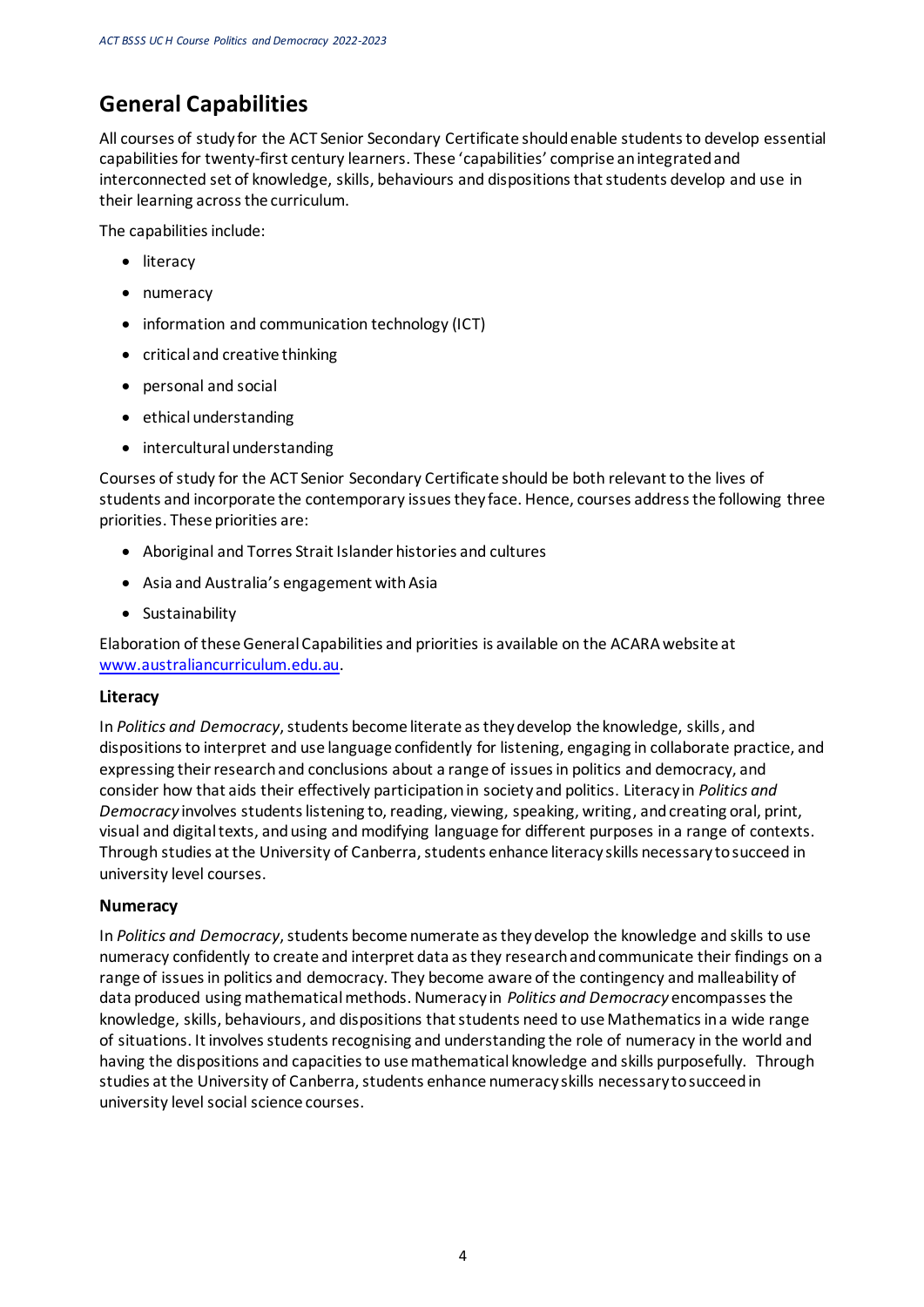#### **Information and Communication Technology (ICT) Capability**

In *Politics and Democracy*, students develop Information and Communication Technology (ICT) capability as, in examining issues, they learn to use ICT effectively and appropriately to access, create and communicate information and ideas, solve problems, and work collaboratively. They consider the role and culpability of ICT in creating and in addressing a range of challenges and opportunities in politics and democracy. ICT capability involves students learning to make the most of the digital technologies available to them, adapting to new ways of studying and being, as technologies evolve and understanding the risks to themselves and others in a digital environment. Through studies at the University of Canberra, students enhance ICT skills necessary to succeed in university level courses.

#### **Critical and Creative Thinking**

In *Politics and Democracy*, students develop capability in critical and creative thinking as they learn to generate and evaluate knowledge, clarify concepts and ideas, seek possibilities, consider alternatives, and solve problems in relation to political issues. They engage in thinking critically about issues and the ways different theories highlight and obscure political actors, processes, and forms. They think creatively about solutions to challenges in democratic communities. Critical and creative thinking involves students thinking broadly and deeply using skills, behaviours, and dispositions such as reason, logic, resourcefulness, imagination, and innovation.

#### **Personal and Social Capability**

In *Politics and Democracy*, students develop personal and social capability as they learn to understand themselves and others, and manage their relationships, lives, work and learning more effectively by examining and accounting for political issues and the needs and political practices of communities and individuals. They develop the skills to engage in respectful and thoughtful discussion and investigation of significant and controversial issues. As they investigate political issues, they build personal and social capability through a range of practices including recognising and regulating emotions, developing empathy for others, and understanding relationships, establishing, and building positive relationships, making responsible decisions, working effectively in teams, handling challenging situations constructively, and developing leadership skills. These will be further developed by gaining knowledge about, and empathy with, the many communities that make up democratic system.

#### **Ethical Understanding**

In *Politics and Democracy*, students develop ethical understanding, as they identify and investigate the nature of ethical concepts and values and understand how reasoning can assist ethical judgement. Further, they problematise ethical knowledge by examining and accounting for different ethical frameworks that influence politics and democracy. Ethical understanding involves students building a strong personal and socially oriented ethical outlook that helps them to manage context, conflict, and uncertainty, and to develop an awareness of the influence that their values and behaviour have on others through the exploration of their personal and political engagement in political issues.

#### **Intercultural Understanding**

In *Politics and Democracy*, students develop intercultural understanding as they learn to value their own cultures, languages, and beliefs, and those of others. They come to understand how personal, group and national identities are shaped, and the variable and changing nature of culture. Intercultural understanding involves students learning about and engaging with diverse cultures in ways that recognise commonalities and differences, create connections with others and cultivate mutual respect.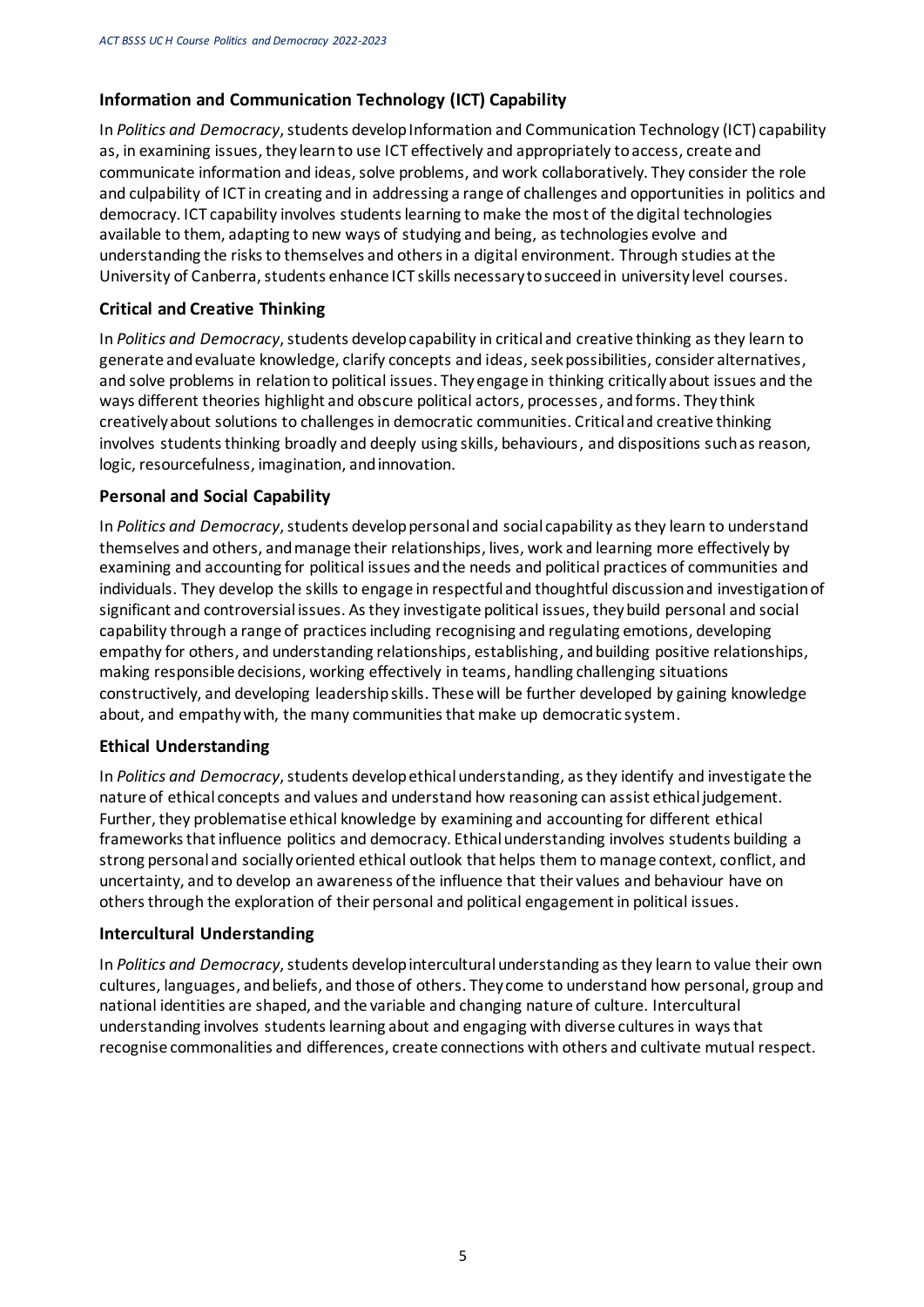### <span id="page-9-0"></span>**Cross Curriculum Priorities**

#### **Aboriginal and Torres Strait Islander Histories and Cultures**

The experience of indigenous people in contemporary politics and democracy system is a key theme in *Politics and Democracy*. The Australian First Nations histories and cultures priority provides the opportunities for all young Australians to gain a deeper understanding and appreciation of First Nations histories and cultures, deep knowledge traditions and holistic world views. This knowledge and understanding provided in *Politics and Democracy* will enrich all learners' ability to participate positively in the ongoing development of Australia through a deepening knowledge and connection with the world's oldest continuous living cultures.

#### **Asia and Australia's Engagement with Asia**

*Politics and Democracy* critically analyses political systems, including in Asia. Australia's engagement with Asia provides the opportunity for students to assess the social, cultural, political, and economic links that connect Australia with Asia. This priority in *Politics and Democracy*will ensure that students learn about and recognise the diversity within and between the countries of the Asia region. They will develop knowledge and understanding of Asian societies, cultures, beliefs and environments, and the connections between the peoples of Asia, Australia, and the rest of the world. Asia literacy provides students with the skills to communicate and engage with the peoples of Asia so they can effectively live, work and learn in the region.

#### **Sustainability**

*Politics and Democracy* provides many insights into the challenges and opportunities for political actors, ideologies, and systems around sustainability. The sustainability priority provides the opportunity for students to develop an appreciation of the necessity of acting for a more sustainable future and so address the ongoing capacity of Earth to maintain all life and meet the needs of the present without compromising the needs of future generations. It provides opportunities for considering the capacity of democracy for dealing with the ecological crises facing the globe.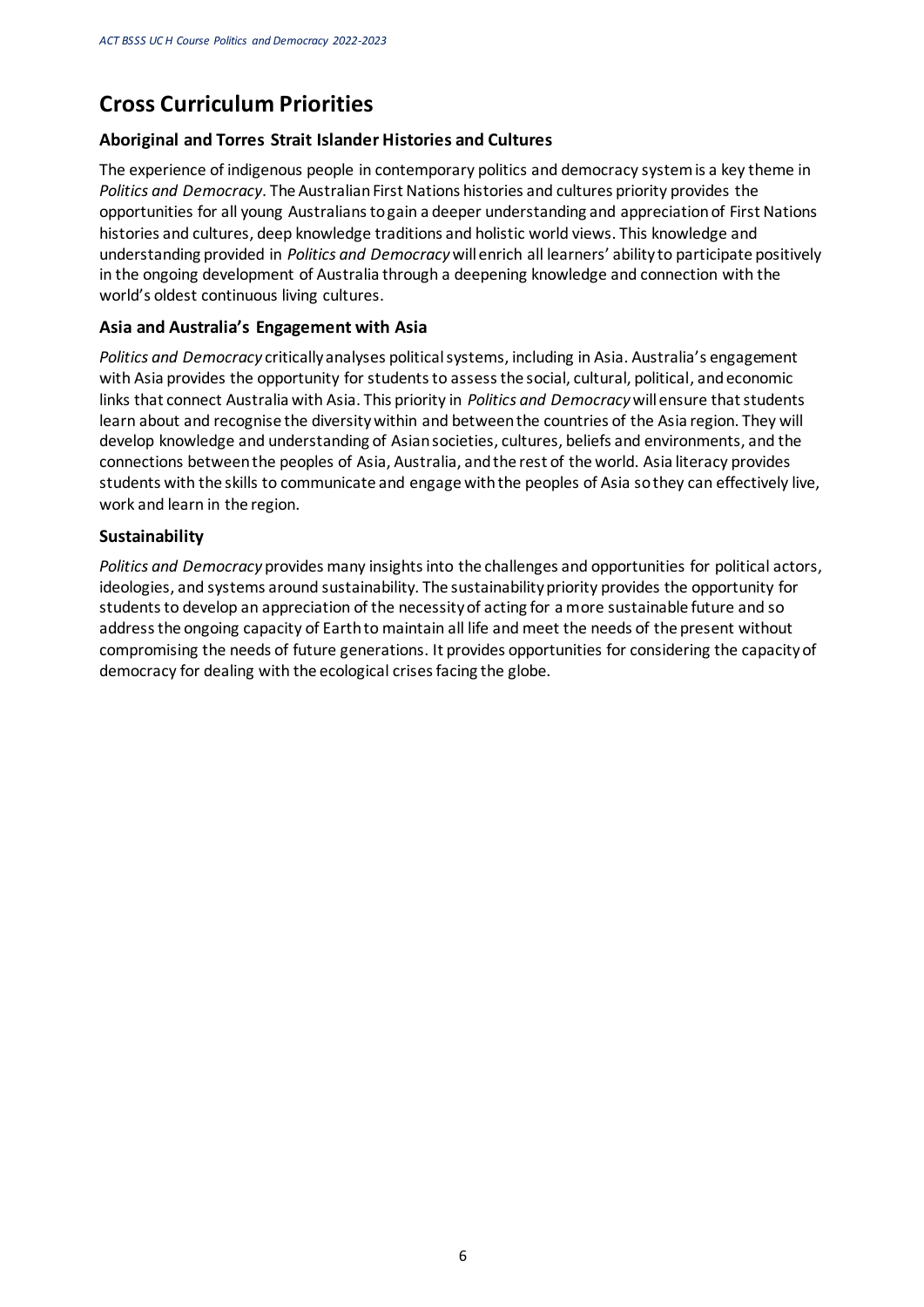# **UC H Course Politics and Democracy**

## <span id="page-10-0"></span>**Rationale**

Politics and Democracy provides a comprehensive overview of the study of democratic theory and its translation into political practice from Plato and Aristotle to the twenty first century international context. Students will analyse and advocate solutions to political and democratic problems in historical and contemporary international context; identify and investigate different political systems and forms of government; the nature and distribution of power in them; the social, economic and cultural contexts within which they operate; and the relationships between them; appraise and assess the nature of democratic government and consider why democracy has historically been regarded as the worst form of government to the contemporary elevation of democracy as the best form of government; comprehend and articulate how politics and democracy are mediated to stimulate and negotiate different interpretations of democratic issues and events; and gather, organise and deploy evidence to construct reasoned argument, synthesise relevant information and exercise critical judgement using data, research and information from a variety of primary and secondary sources.

## <span id="page-10-1"></span>**Goals**

This course should enable students to:

- compare and contrast theories, concepts, and principles
- critically analyse concepts, principles, ideas, and change
- synthesise different interpretations, representations, and perspectives
- evaluate significance of information, processes, and concepts
- apply critical and creative thinking skills
- reflect on own thinking and learning
- communicate creatively and critically in a range of modes for a variety of purposes.

### <span id="page-10-2"></span>**Unit Titles**

- Theorising Power and Politics
- Conflict and Crises in Democracy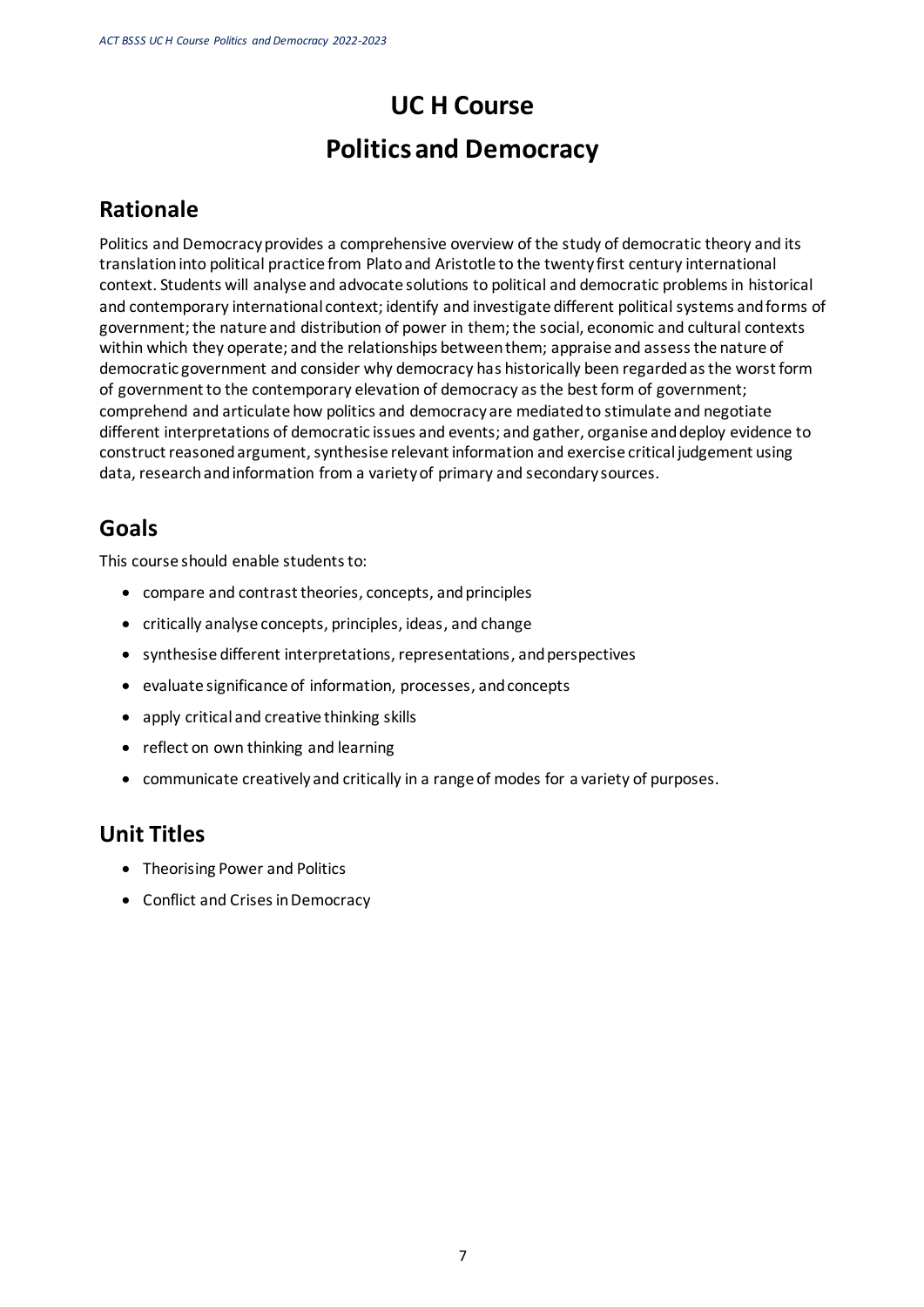## <span id="page-11-0"></span>**Organisation of Content**

#### **Theorising Power and Politics**

*Politics and Democracy* provides a comprehensive overview of the study of political and democratic theory and its translation into political practice from Plato and Aristotle to Francis Fukiyama and the twenty first century critiques of political systems. Students will critically analyse seminal texts in politics and democracy. They develop and advocate for solutions to political and democratic problems in historical context and consider why democracy has historically been regarded as the worst form of government to the contemporary elevation of democracy as the best form of government. Students identify and investigate different political systems and forms of government and draw links to their theoretical foundations.

#### **Conflict and Crises in Democracy**

Students consider contemporary examples of democratic politics and investigate the nature and distribution of power in them. They critically analyse the social, economic, and cultural contexts within which they operate and the relationships between actors and systems. Students evaluate the nature of contemporary democratic government and investigate how politics and democracy are mediated to stimulate and negotiate different interpretations of democratic issues and events. They gather, organise, and deploy evidence to construct reasoned argument, synthesise relevant information and exercise critical judgement using data, research, and information from a variety of primary and secondary sources.

### <span id="page-11-1"></span>**Assessment**

The identification of criteria within the achievement standards and assessment tasks types and weightings, provide a common and agreed basis for the collection of evidence of student achievement.

**Assessment Criteria** (the dimensions of quality that teachers look for in evaluating student work) provide a common and agreed basis for judgement of performance against unit and course goals, within and across colleges. Over a course, teachers must use all these criteria to assess students' performance but are not required to use all criteria on each task. Assessment criteria are to be used holistically on a given task and in determining the unit grade.

**Assessment Tasks** elicit responses that demonstrate the degree to which students have achieved the goals of a unit based on the assessment criteria. The Common Curriculum Elements (CCE) is a guide to developing assessment tasks that promote a range of thinking skills (see Appendix C). It is highly desirable that assessment tasks engage students in demonstrating higher order thinking.

**Rubrics** are constructed for individual tasks, informing the assessment criteria relevant for a particular task, and can be used to assess a continuum that indicates levels of student performance against each criterion.

### **Assessment Criteria**

Students will be assessed on the degree to which they demonstrate:

- knowledge and understanding
- skills.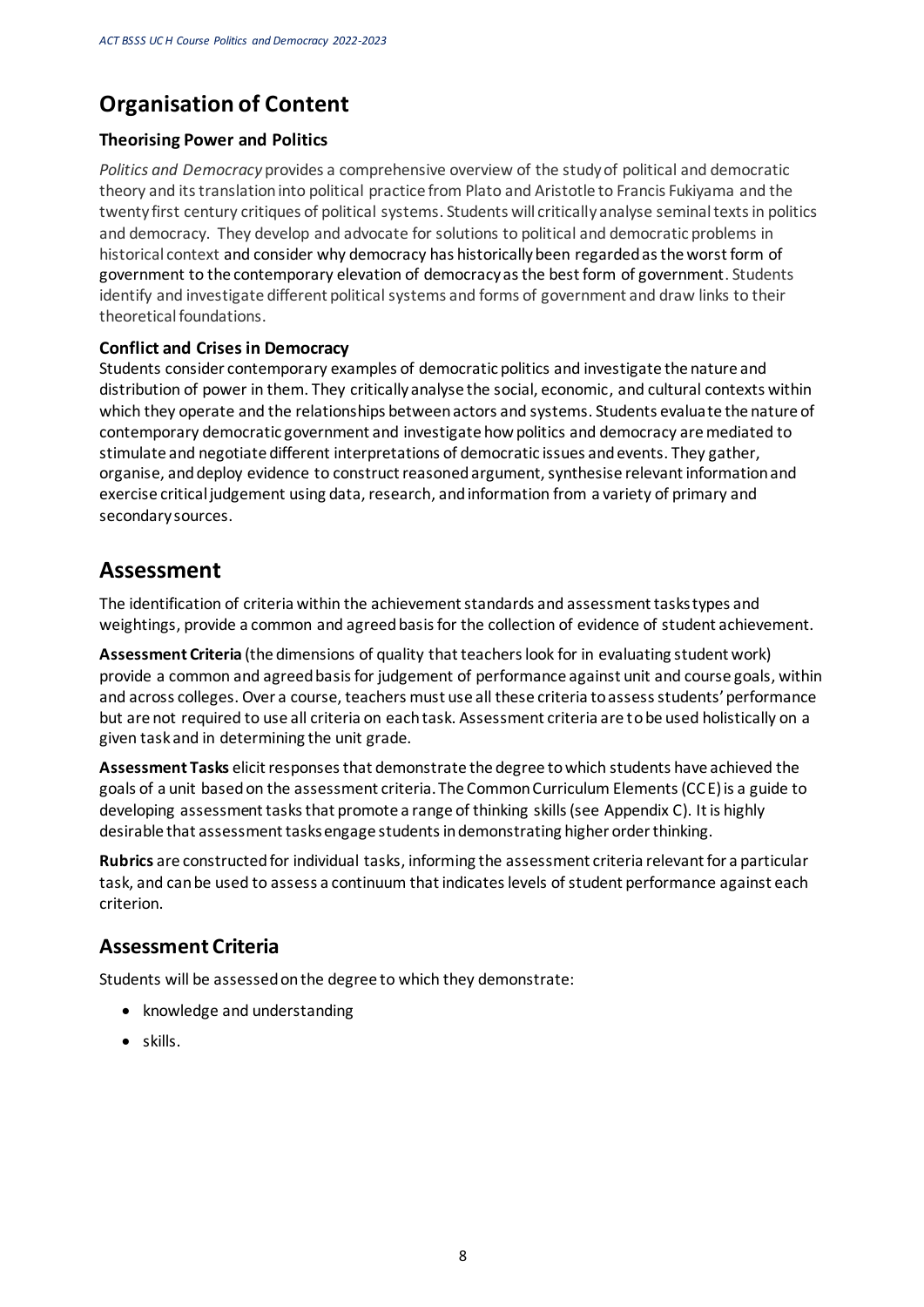### **Assessment Task Types**

#### **Suggested tasks:**

- interview based report
- commentary
- annotated bibliography
- in-class essay
- debate
- portfolio
- field work
- viva voce
- document/source analysis
- report
- role play
- research and design report
- test/exam
- oral (seminar)

#### **Weightings in A/T/M 1.0:**

No task to be weighted more than 60% for a standard 1.0 unit.

#### **Additional Assessment Information**

- For a standard unit (1.0), students must complete a minimum of three assessment tasks and a maximum of five.
- Assessment tasks for a standard (1.0) or half-standard (0.5) unit must be informed by the Achievement Standards.
- Students must experience a variety of task types and different modes of communication to demonstrate the Achievement Standards.
- empathetic response
- writing task
- response to stimulus
- exposition
- extended response
- essay
- website
- multimodal presentation
- creative response
- interview
- discussion forum
- practical project
- workshop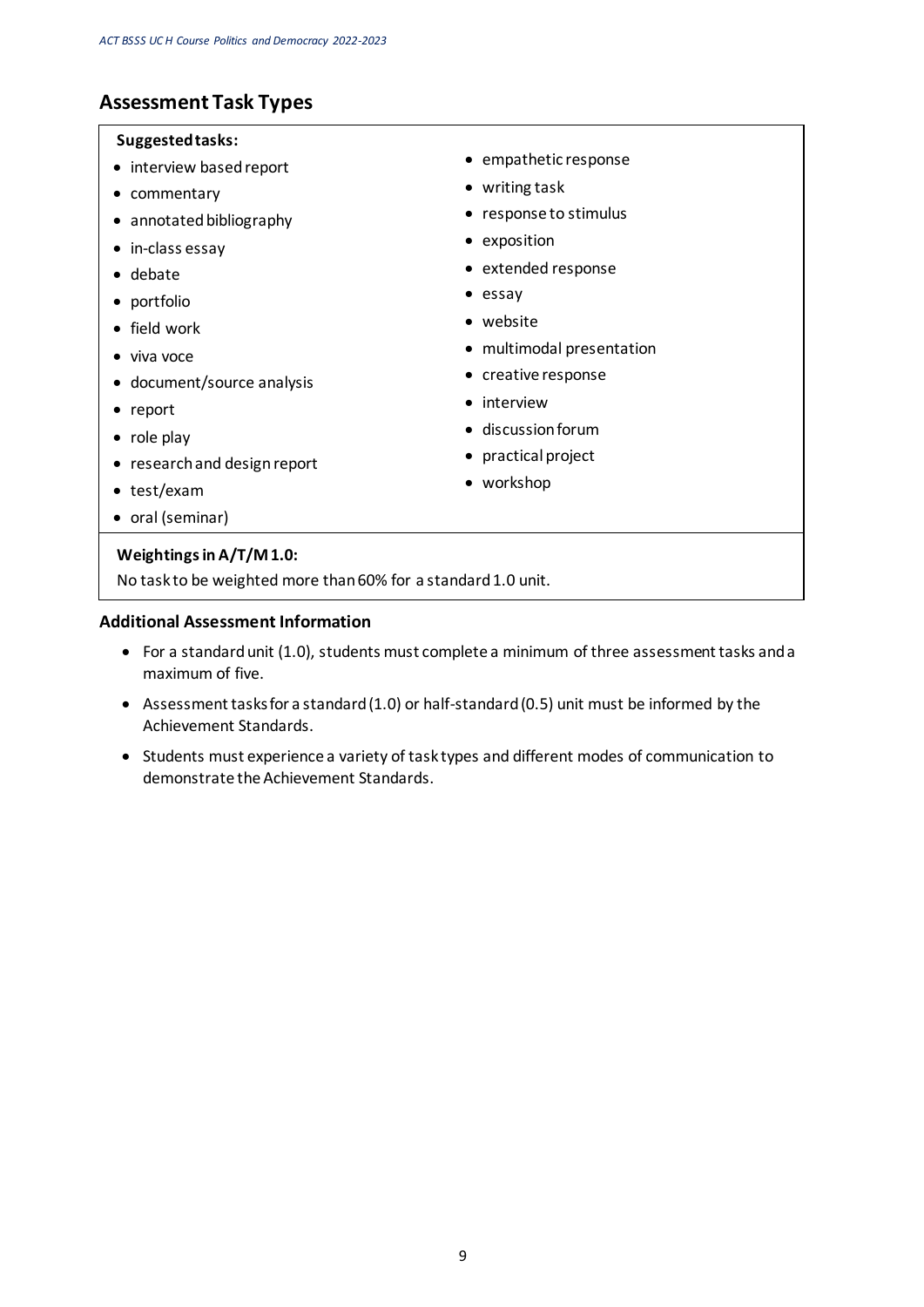## <span id="page-13-0"></span>**Achievement Standards**

A Year 12 student in any unit is assessed using the Year 12 achievement standards. A Year 11 student in any unit is assessed using the Year 11 achievement standards. Year 12 achievement standards reflect higher expectations of student achievement compared to the Year 11 achievement standards. Years 11 and 12 achievement standards are differentiated by cognitive demand, the number of dimensions and the depth of inquiry.

An achievement standard cannot be used as a rubric for an individual assessment task. Assessment is the responsibility of the college. Student tasks may be assessed using rubrics or marking schemes devised by the college. A teacher may use the achievement standards to inform development of rubrics. The verbs used in achievement standards may be reflected in the rubric. In the context of combined Years 11 and 12 classes, it is best practice to have a distinct rubric for Years 11 and 12. These rubrics should be available for students prior to completion of an assessment task so that success criteria are clear.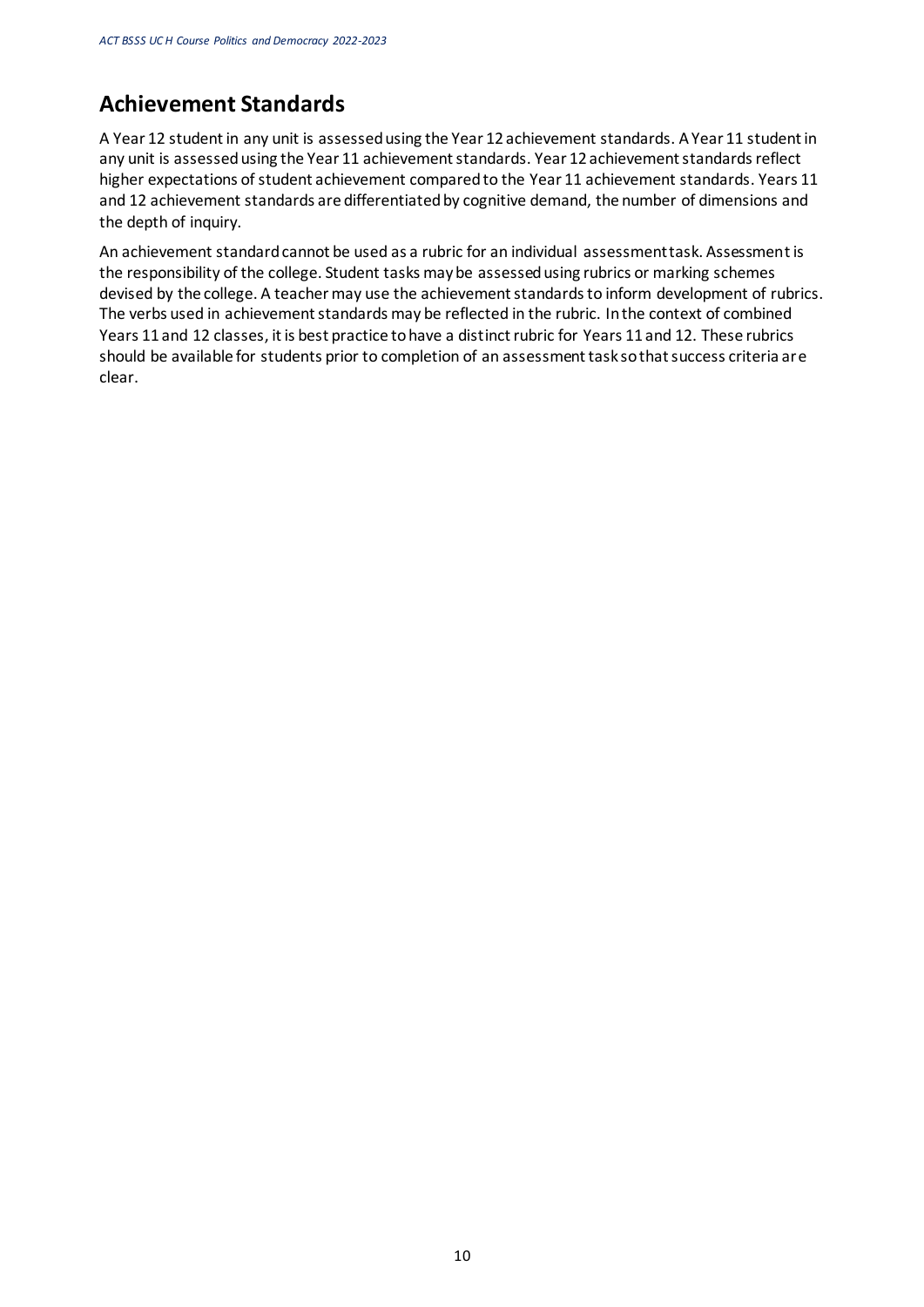#### **Achievement Standards T Course -Year 11**

|               | A student who achieves an A                                                                                                                                                                                                                                                                                                                                                                                                                                                                                                                                                                                                                                                                                                                                                                                                                                                                                                                 | A student who achieves a <b>B</b>                                                                                                                                                                                                                                                                                                                                                                                                                                                                                                                                                                                                                                                                                                                                                                                                                                               | A student who achieves a C                                                                                                                                                                                                                                                                                                                                                                                                                                                                                                                                                                                                                                                                                                                                                                                                                                    | A student who achieves a <b>D</b>                                                                                                                                                                                                                                                                                                                                                                                                                                                                                                                                                                                                                                                                                                                                                                                                                                                | A student who achieves an E                                                                                                                                                                                                                                                                                                                                                                                                                                                                                                                                                                                                                                                                                                                                                                                                                                               |
|---------------|---------------------------------------------------------------------------------------------------------------------------------------------------------------------------------------------------------------------------------------------------------------------------------------------------------------------------------------------------------------------------------------------------------------------------------------------------------------------------------------------------------------------------------------------------------------------------------------------------------------------------------------------------------------------------------------------------------------------------------------------------------------------------------------------------------------------------------------------------------------------------------------------------------------------------------------------|---------------------------------------------------------------------------------------------------------------------------------------------------------------------------------------------------------------------------------------------------------------------------------------------------------------------------------------------------------------------------------------------------------------------------------------------------------------------------------------------------------------------------------------------------------------------------------------------------------------------------------------------------------------------------------------------------------------------------------------------------------------------------------------------------------------------------------------------------------------------------------|---------------------------------------------------------------------------------------------------------------------------------------------------------------------------------------------------------------------------------------------------------------------------------------------------------------------------------------------------------------------------------------------------------------------------------------------------------------------------------------------------------------------------------------------------------------------------------------------------------------------------------------------------------------------------------------------------------------------------------------------------------------------------------------------------------------------------------------------------------------|----------------------------------------------------------------------------------------------------------------------------------------------------------------------------------------------------------------------------------------------------------------------------------------------------------------------------------------------------------------------------------------------------------------------------------------------------------------------------------------------------------------------------------------------------------------------------------------------------------------------------------------------------------------------------------------------------------------------------------------------------------------------------------------------------------------------------------------------------------------------------------|---------------------------------------------------------------------------------------------------------------------------------------------------------------------------------------------------------------------------------------------------------------------------------------------------------------------------------------------------------------------------------------------------------------------------------------------------------------------------------------------------------------------------------------------------------------------------------------------------------------------------------------------------------------------------------------------------------------------------------------------------------------------------------------------------------------------------------------------------------------------------|
|               | grade typically                                                                                                                                                                                                                                                                                                                                                                                                                                                                                                                                                                                                                                                                                                                                                                                                                                                                                                                             | grade typically                                                                                                                                                                                                                                                                                                                                                                                                                                                                                                                                                                                                                                                                                                                                                                                                                                                                 | grade typically                                                                                                                                                                                                                                                                                                                                                                                                                                                                                                                                                                                                                                                                                                                                                                                                                                               | grade typically                                                                                                                                                                                                                                                                                                                                                                                                                                                                                                                                                                                                                                                                                                                                                                                                                                                                  | grade typically                                                                                                                                                                                                                                                                                                                                                                                                                                                                                                                                                                                                                                                                                                                                                                                                                                                           |
| understanding | evaluates histories, environments,<br>$\bullet$<br>systems, data, and cultures to understand<br>individual and collective behaviour<br>evaluates the significance of                                                                                                                                                                                                                                                                                                                                                                                                                                                                                                                                                                                                                                                                                                                                                                        | analyses histories, environments,<br>systems, data, and cultures to understand<br>individual and collective behaviour<br>analyses the significance of                                                                                                                                                                                                                                                                                                                                                                                                                                                                                                                                                                                                                                                                                                                           | explains histories, environments,<br>systems, data, and cultures to understand<br>individual and collective behaviour<br>explains the significance of                                                                                                                                                                                                                                                                                                                                                                                                                                                                                                                                                                                                                                                                                                         | describes histories, environments,<br>systems, data, and cultures demonstrating<br>some understanding individual and<br>collective behaviour<br>$\bullet$<br>describes issues/events and identifies                                                                                                                                                                                                                                                                                                                                                                                                                                                                                                                                                                                                                                                                              | · describes histories, environments,<br>systems, data, and cultures with little to<br>no reference to the individual and<br>collective behaviour<br>identifies issues/events with little to<br>$\bullet$                                                                                                                                                                                                                                                                                                                                                                                                                                                                                                                                                                                                                                                                  |
|               | issues/events with the use of evidence                                                                                                                                                                                                                                                                                                                                                                                                                                                                                                                                                                                                                                                                                                                                                                                                                                                                                                      | issues/events with the use of evidence                                                                                                                                                                                                                                                                                                                                                                                                                                                                                                                                                                                                                                                                                                                                                                                                                                          | issues/events with the use of evidence                                                                                                                                                                                                                                                                                                                                                                                                                                                                                                                                                                                                                                                                                                                                                                                                                        | its significance with some use of evidence                                                                                                                                                                                                                                                                                                                                                                                                                                                                                                                                                                                                                                                                                                                                                                                                                                       | no reference to its significance and<br>minimal use of evidence                                                                                                                                                                                                                                                                                                                                                                                                                                                                                                                                                                                                                                                                                                                                                                                                           |
| and           | critically analyses the contestable<br>$\bullet$<br>nature of different interpretations,<br>representations and perspectives related<br>to individuals/ institutions/society/culture                                                                                                                                                                                                                                                                                                                                                                                                                                                                                                                                                                                                                                                                                                                                                        | • analyses the contestable nature of<br>different interpretations, representations<br>and perspectives related to individuals/<br>institutions/society/culture                                                                                                                                                                                                                                                                                                                                                                                                                                                                                                                                                                                                                                                                                                                  | explains the contestable nature of<br>different interpretations, representations<br>and perspectives related to individuals/<br>institutions/society/culture                                                                                                                                                                                                                                                                                                                                                                                                                                                                                                                                                                                                                                                                                                  | • describes the contestable nature of<br>different interpretations, representations<br>and perspectives related to individuals/<br>institutions/society/culture                                                                                                                                                                                                                                                                                                                                                                                                                                                                                                                                                                                                                                                                                                                  | identifies different interpretations,<br>representations and perspectives related<br>to individuals/institutions/society/culture                                                                                                                                                                                                                                                                                                                                                                                                                                                                                                                                                                                                                                                                                                                                          |
| $\mathbf{Q}$  | critically analyses processes of change<br>to understand our world and our place in<br>the world                                                                                                                                                                                                                                                                                                                                                                                                                                                                                                                                                                                                                                                                                                                                                                                                                                            | analyses processes of change to<br>understand our world and our place in the<br>world                                                                                                                                                                                                                                                                                                                                                                                                                                                                                                                                                                                                                                                                                                                                                                                           | • explains processes of change to<br>understand our world and our place in the<br>world                                                                                                                                                                                                                                                                                                                                                                                                                                                                                                                                                                                                                                                                                                                                                                       | • describes processes of change to<br>understand our world and our place in the<br>world                                                                                                                                                                                                                                                                                                                                                                                                                                                                                                                                                                                                                                                                                                                                                                                         | • identifies processes of change with<br>little to no reference our world and our<br>place in the world                                                                                                                                                                                                                                                                                                                                                                                                                                                                                                                                                                                                                                                                                                                                                                   |
| Knowledg      | • critically analyses concepts and<br>principles, ideas, movements, and<br>developments and evaluates their<br>significance in personal, cultural, social<br>and/or historical context                                                                                                                                                                                                                                                                                                                                                                                                                                                                                                                                                                                                                                                                                                                                                      | • analyses concepts and principles,<br>ideas, movements, and developments, and<br>explains their significance in personal,<br>cultural, social and/or historical context                                                                                                                                                                                                                                                                                                                                                                                                                                                                                                                                                                                                                                                                                                        | • explains concepts and principles,<br>ideas, movements, and developments, and<br>explains their significance in personal,<br>cultural, social and/or historical context                                                                                                                                                                                                                                                                                                                                                                                                                                                                                                                                                                                                                                                                                      | • describes concepts and principles,<br>ideas, movements, and developments with<br>some reference to their significance in<br>personal, cultural, social and/or historical<br>context                                                                                                                                                                                                                                                                                                                                                                                                                                                                                                                                                                                                                                                                                            | • identifies concepts and principles,<br>ideas, movement, and developments with<br>little to no reference to their significance<br>in personal, cultural, social and/or<br>historical context                                                                                                                                                                                                                                                                                                                                                                                                                                                                                                                                                                                                                                                                             |
| Skills        | undertakes an inquiry, self-managing<br>the process, selecting, and using relevant<br>evidence based on critical evaluation of<br>credible sources<br>applies critical and creative thinking<br>skills and appropriate methodologies to<br>investigate a complex need, problem, or<br>challenge<br>• selects, constructs, and uses<br>appropriate representations to analyse<br>patterns, trends, interconnections, and<br>relationships such as cause and effect<br>• synthesises theories, concepts, and<br>principles from a range of disciplines to<br>propose plausible solutions to problems<br>and inform decision making<br>communicates complex ideas and<br>$\bullet$<br>coherent and sustained arguments using<br>relevant evidence, appropriate language,<br>and accurate referencing<br>reflects with insight on own thinking<br>$\bullet$<br>and learning in HASS, evaluating the<br>potential for HASS to generate knowledge | • undertakes an inquiry, self-managing<br>the process, selecting, and using relevant<br>evidence based on critical analysis of<br>credible sources<br>• applies critical thinking skills and<br>appropriate methodologies to investigate<br>a complex need, problem, or challenge<br>• selects, constructs, and uses<br>appropriate representations to explain<br>patterns, trends, interconnections, and<br>relationships such as cause and effect<br>• analyses theories, concepts, and<br>principles from a range of disciplines to<br>propose plausible solutions to problems<br>and inform decision making<br>• communicates ideas and coherent<br>arguments using relevant evidence,<br>appropriate language, and accurate<br>referencing<br>reflects thoughtfully on own thinking<br>and learning in Humanities and Social<br>Sciences, analysing the potential for HASS | undertakes an inquiry, self-managing<br>the process, selecting, and using relevant<br>evidence based on analysis of credible<br>sources<br>• applies critical thinking skills and<br>appropriate methodologies to investigate<br>a need, problem, or challenge<br>• selects, constructs, and uses<br>appropriate representations to describe<br>patterns, trends, interconnections, and<br>relationships such as cause and effect<br>• explains theories, concepts, and<br>principles from a range of disciplines to<br>propose plausible solutions to problems<br>and inform decision making<br>• communicates ideas and arguments<br>applicably using relevant evidence,<br>appropriate language and accurate<br>referencing<br>• reflects with some thought on own<br>thinking and learning in Humanities and<br>Social Sciences, explaining the potential | undertakes an inquiry, with some self-<br>$\bullet$<br>managing of the process, selecting and<br>using relevant evidence based some<br>analysis of sources<br>• applies some critical thinking skills and<br>appropriate methodologies to investigate<br>a need, problem, or challenge<br>• selects, constructs, and uses<br>appropriate representations and identifies<br>some patterns, trends, interconnections,<br>and relationships such as cause and effect<br>• describes theories, concepts, and<br>principles from a range of disciplines to<br>propose plausible solutions to problems<br>and inform decision making<br>• communicates ideas and arguments<br>using some evidence, appropriate<br>language, and accurate referencing<br>reflects with minimal thought on own<br>thinking and learning in Humanities and<br>Social Sciences and describes the potential | • undertakes an inquiry, demonstrating<br>with little to no self-management of the<br>process, using minimal evidence<br>applies few or no critical thinking skills<br>$\bullet$<br>and appropriate methodologies to<br>investigate a need, problem, or challenge<br>• selects, constructs, and uses<br>appropriate representations and identifies<br>little or no patterns, trends,<br>interconnections, and relationships such<br>as cause and effect<br>• identifies some theories, concepts,<br>and principles from a range of disciplines<br>to propose plausible solutions to problems<br>and inform decision making<br>• communicates basic ideas and<br>arguments using minimal evidence,<br>language, and accurate referencing<br>reflects on own thinking and learning<br>in Humanities and Social Sciences with<br>little or no reference to the potential for |
|               | in the public good                                                                                                                                                                                                                                                                                                                                                                                                                                                                                                                                                                                                                                                                                                                                                                                                                                                                                                                          | to generate knowledge in the public good                                                                                                                                                                                                                                                                                                                                                                                                                                                                                                                                                                                                                                                                                                                                                                                                                                        | for HASS to generate knowledge in the<br>public good                                                                                                                                                                                                                                                                                                                                                                                                                                                                                                                                                                                                                                                                                                                                                                                                          | for HASS to generate knowledge in the<br>public good                                                                                                                                                                                                                                                                                                                                                                                                                                                                                                                                                                                                                                                                                                                                                                                                                             | HASS to generate knowledge in the public<br>good                                                                                                                                                                                                                                                                                                                                                                                                                                                                                                                                                                                                                                                                                                                                                                                                                          |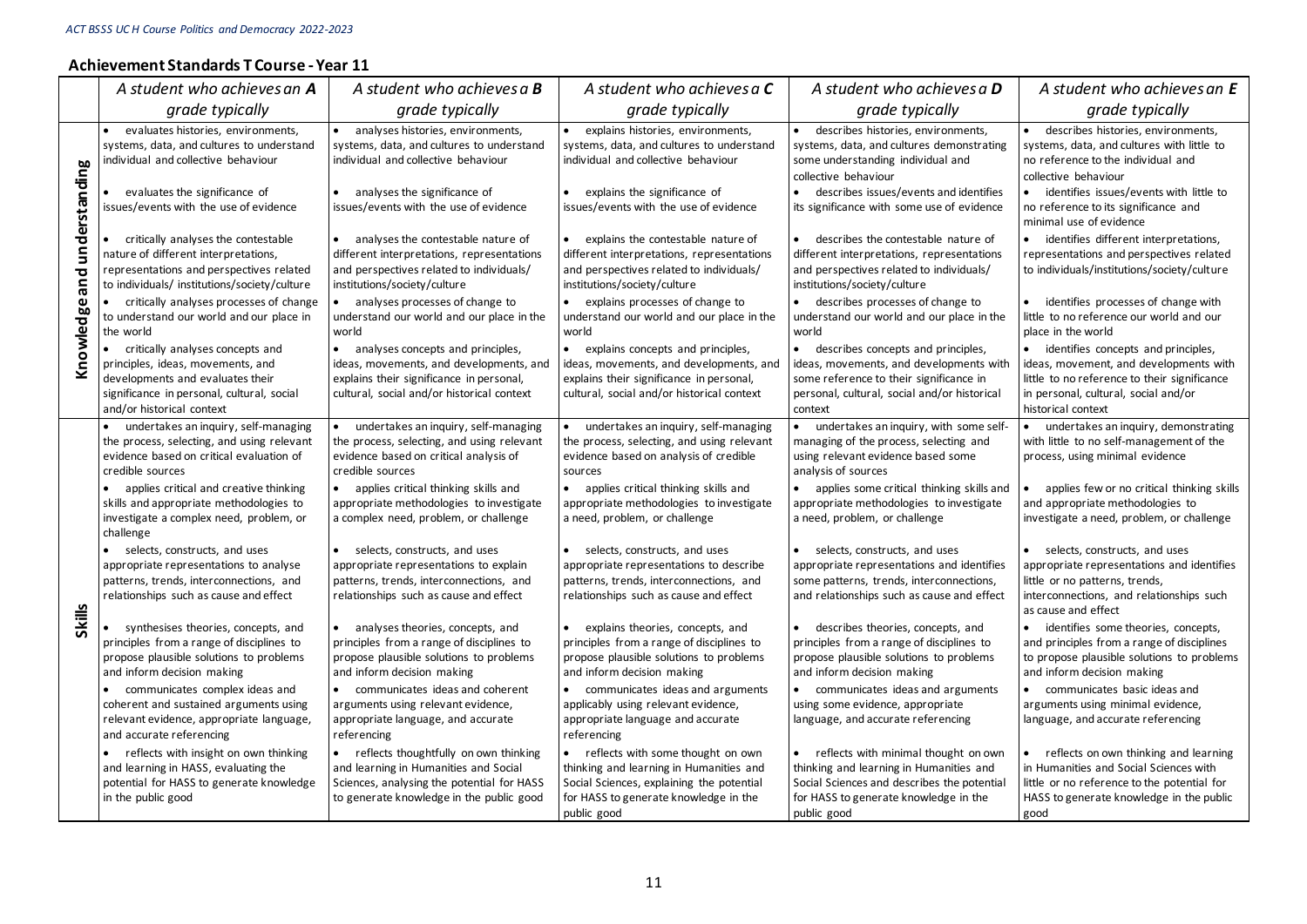#### **Achievement Standards T Course -Year 12**

|                          | A student who achieves an <b>A</b>                                                                                                                                                                                                                                                                                                                                                                                                                                                                                                                                                                                                                                                                                                                                                                                                                                                                                                                                                                                                                                                              | A student who achieves a <b>B</b>                                                                                                                                                                                                                                                                                                                                                                                                                                                                                                                                                                                                                                                                                                                                                                                                                                                                                                                                                                                      | A student who achieves a <b>C</b>                                                                                                                                                                                                                                                                                                                                                                                                                                                                                                                                                                                                                                                                                                                                                                                                                                                                                                                                            | A student who achieves a <b>D</b>                                                                                                                                                                                                                                                                                                                                                                                                                                                                                                                                                                                                                                                                                                                                                                                                                                                                                                          | A student who achieves an E                                                                                                                                                                                                                                                                                                                                                                                                                                                                                                                                                                                                                                                                                                                                                                                                                                                                                                      |
|--------------------------|-------------------------------------------------------------------------------------------------------------------------------------------------------------------------------------------------------------------------------------------------------------------------------------------------------------------------------------------------------------------------------------------------------------------------------------------------------------------------------------------------------------------------------------------------------------------------------------------------------------------------------------------------------------------------------------------------------------------------------------------------------------------------------------------------------------------------------------------------------------------------------------------------------------------------------------------------------------------------------------------------------------------------------------------------------------------------------------------------|------------------------------------------------------------------------------------------------------------------------------------------------------------------------------------------------------------------------------------------------------------------------------------------------------------------------------------------------------------------------------------------------------------------------------------------------------------------------------------------------------------------------------------------------------------------------------------------------------------------------------------------------------------------------------------------------------------------------------------------------------------------------------------------------------------------------------------------------------------------------------------------------------------------------------------------------------------------------------------------------------------------------|------------------------------------------------------------------------------------------------------------------------------------------------------------------------------------------------------------------------------------------------------------------------------------------------------------------------------------------------------------------------------------------------------------------------------------------------------------------------------------------------------------------------------------------------------------------------------------------------------------------------------------------------------------------------------------------------------------------------------------------------------------------------------------------------------------------------------------------------------------------------------------------------------------------------------------------------------------------------------|--------------------------------------------------------------------------------------------------------------------------------------------------------------------------------------------------------------------------------------------------------------------------------------------------------------------------------------------------------------------------------------------------------------------------------------------------------------------------------------------------------------------------------------------------------------------------------------------------------------------------------------------------------------------------------------------------------------------------------------------------------------------------------------------------------------------------------------------------------------------------------------------------------------------------------------------|----------------------------------------------------------------------------------------------------------------------------------------------------------------------------------------------------------------------------------------------------------------------------------------------------------------------------------------------------------------------------------------------------------------------------------------------------------------------------------------------------------------------------------------------------------------------------------------------------------------------------------------------------------------------------------------------------------------------------------------------------------------------------------------------------------------------------------------------------------------------------------------------------------------------------------|
|                          | grade typically                                                                                                                                                                                                                                                                                                                                                                                                                                                                                                                                                                                                                                                                                                                                                                                                                                                                                                                                                                                                                                                                                 | grade typically                                                                                                                                                                                                                                                                                                                                                                                                                                                                                                                                                                                                                                                                                                                                                                                                                                                                                                                                                                                                        | grade typically                                                                                                                                                                                                                                                                                                                                                                                                                                                                                                                                                                                                                                                                                                                                                                                                                                                                                                                                                              | grade typically                                                                                                                                                                                                                                                                                                                                                                                                                                                                                                                                                                                                                                                                                                                                                                                                                                                                                                                            | grade typically                                                                                                                                                                                                                                                                                                                                                                                                                                                                                                                                                                                                                                                                                                                                                                                                                                                                                                                  |
|                          | $\bullet$<br>evaluates histories, environments,<br>systems, data, and cultures to understand<br>individual and collective behaviour                                                                                                                                                                                                                                                                                                                                                                                                                                                                                                                                                                                                                                                                                                                                                                                                                                                                                                                                                             | • analyses histories, environments,<br>systems, data, and cultures to understand<br>individual and collective behaviour                                                                                                                                                                                                                                                                                                                                                                                                                                                                                                                                                                                                                                                                                                                                                                                                                                                                                                | explains histories, environments,<br>systems, data, and cultures to understand<br>individual and collective behaviour                                                                                                                                                                                                                                                                                                                                                                                                                                                                                                                                                                                                                                                                                                                                                                                                                                                        | describes histories, environments,<br>systems, data, and cultures demonstrating<br>some understanding of individual and<br>collective behaviour                                                                                                                                                                                                                                                                                                                                                                                                                                                                                                                                                                                                                                                                                                                                                                                            | • describes histories, environments,<br>systems, data, and cultures with little to no<br>reference to the individual and collective<br>behaviour                                                                                                                                                                                                                                                                                                                                                                                                                                                                                                                                                                                                                                                                                                                                                                                 |
| understanding            | evaluates the significance of<br>issues/events with the use of evidence and<br>analyses impacts to predict possible futures<br>• critically analyses the contestable nature                                                                                                                                                                                                                                                                                                                                                                                                                                                                                                                                                                                                                                                                                                                                                                                                                                                                                                                     | • analyses the significance of<br>issues/events with the use of evidence and<br>explains impacts to predict possible futures<br>• analyses the contestable nature of                                                                                                                                                                                                                                                                                                                                                                                                                                                                                                                                                                                                                                                                                                                                                                                                                                                   | explains the significance of issues/events<br>with the use of evidence and describes<br>impacts to predict possible futures<br>• explains the contestable nature of                                                                                                                                                                                                                                                                                                                                                                                                                                                                                                                                                                                                                                                                                                                                                                                                          | describes issues/events and identifies<br>their significance and impact with some use<br>of evidence<br>• describes the contestable nature of                                                                                                                                                                                                                                                                                                                                                                                                                                                                                                                                                                                                                                                                                                                                                                                              | • identifies issues/events with little to no<br>reference to their significance and impact<br>with minimal use of evidence<br>• identifies different interpretations,                                                                                                                                                                                                                                                                                                                                                                                                                                                                                                                                                                                                                                                                                                                                                            |
| and                      | of different interpretations, representations<br>and perspectives related to individuals/<br>institutions/society/culture and evaluates<br>their relationships to a fair, secure, resilient<br>society                                                                                                                                                                                                                                                                                                                                                                                                                                                                                                                                                                                                                                                                                                                                                                                                                                                                                          | different interpretations, representations and<br>perspectives related to individuals/<br>institutions/society/culture and explains their<br>relationships to a fair, secure, resilient society                                                                                                                                                                                                                                                                                                                                                                                                                                                                                                                                                                                                                                                                                                                                                                                                                        | different interpretations, representations and<br>perspectives related to individuals/<br>institutions/society/culture and describes<br>their relationships to a fair, secure, resilient<br>society                                                                                                                                                                                                                                                                                                                                                                                                                                                                                                                                                                                                                                                                                                                                                                          | different interpretations, representations and<br>perspectives related to individuals/<br>institutions/society/culture with some<br>reference to their relationships with a fair,<br>secure, resilient society                                                                                                                                                                                                                                                                                                                                                                                                                                                                                                                                                                                                                                                                                                                             | representations and perspectives related to<br>individuals/institutions/society/culture with<br>little to no reference to their relationships<br>with a fair, secure, resilient society                                                                                                                                                                                                                                                                                                                                                                                                                                                                                                                                                                                                                                                                                                                                          |
| $\mathbf{Q}$<br>Knowledg | • critically analyses processes of change to<br>understand our world and our place in the<br>world and evaluates the role of influences<br>such as technologies and innovation                                                                                                                                                                                                                                                                                                                                                                                                                                                                                                                                                                                                                                                                                                                                                                                                                                                                                                                  | • analyses processes of change to<br>understand our world and our place in the<br>world and explains the role of influences such<br>as technologies and innovation                                                                                                                                                                                                                                                                                                                                                                                                                                                                                                                                                                                                                                                                                                                                                                                                                                                     | • explains processes of change to<br>understand our world and our place in the<br>world and describes the role of influences<br>such as technologies and innovation                                                                                                                                                                                                                                                                                                                                                                                                                                                                                                                                                                                                                                                                                                                                                                                                          | describes processes of change to<br>understand our world and our place in the<br>world with some reference to the role of<br>influences such as technologies and                                                                                                                                                                                                                                                                                                                                                                                                                                                                                                                                                                                                                                                                                                                                                                           | • identifies processes of change with little<br>to no reference to our world, our place in the<br>world and influences such as the role of<br>technologies and innovation                                                                                                                                                                                                                                                                                                                                                                                                                                                                                                                                                                                                                                                                                                                                                        |
|                          | • critically analyses concepts and<br>principles, ideas, movements, and<br>developments and evaluates their<br>significance in personal, cultural, social<br>and/or historical contexts                                                                                                                                                                                                                                                                                                                                                                                                                                                                                                                                                                                                                                                                                                                                                                                                                                                                                                         | analyses concepts and principles, ideas,<br>$\bullet$<br>movements, and developments, and explains<br>their significance in personal, cultural, social<br>and/or historical contexts                                                                                                                                                                                                                                                                                                                                                                                                                                                                                                                                                                                                                                                                                                                                                                                                                                   | explains concepts and principles, ideas,<br>movements, and developments, and explains<br>their significance in personal, cultural, social<br>and/or historical contexts                                                                                                                                                                                                                                                                                                                                                                                                                                                                                                                                                                                                                                                                                                                                                                                                      | innovation<br>describes concepts and principles, ideas,<br>movements, and developments with some<br>reference to their significance in personal,<br>cultural, social and or historical contexts                                                                                                                                                                                                                                                                                                                                                                                                                                                                                                                                                                                                                                                                                                                                            | • identifies concepts and principles, ideas,<br>movement, and developments with little to<br>no reference to their significance in personal,<br>cultural, social and or historical contexts                                                                                                                                                                                                                                                                                                                                                                                                                                                                                                                                                                                                                                                                                                                                      |
| Skills                   | • applies critical and creative thinking skills<br>and appropriate methodologies to investigate<br>a complex need, problem, or challenge<br>$\bullet$<br>undertakes an inquiry, self-managing the<br>process, selecting, and using relevant<br>evidence based on evaluation of credible<br>sources<br>• selects, constructs, and uses appropriate<br>representations to analyse patterns, trends,<br>interconnections, and relationships such as<br>cause and effect<br>$\bullet$<br>reflects with insight on own thinking and<br>learning in Humanities and Social Sciences,<br>evaluating the impact on values and<br>attitudes, and the potential for Humanities<br>and Social Sciences to generate knowledge in<br>the public good<br>• synthesises theories, concepts, and<br>principles from a range of disciplines to<br>propose plausible and creative solutions to<br>problems and inform decision making<br>• communicates complex ideas and<br>coherent and sustained arguments in a range<br>of modes using relevant evidence,<br>appropriate language, and accurate<br>referencing | • applies critical thinking skills and<br>appropriate methodologies to investigate a<br>complex need, problem, or challenge<br>$\bullet$<br>undertakes an inquiry, self-managing the<br>process, selecting, and using relevant<br>evidence based on analysis of credible<br>sources<br>• selects, constructs, and uses appropriate<br>representations to explain patterns, trends,<br>interconnections, and relationships such as<br>cause and effect<br>$\bullet$<br>reflects on own thinking and learning in<br>Humanities and Social Sciences, analysing the<br>impact on values and attitudes, and the<br>potential for Humanities and Social Sciences<br>to generate knowledge in the public good<br>analyses theories, concepts, and<br>principles from a range of disciplines to<br>propose plausible solutions to problems and<br>inform decision making<br>• communicates ideas and coherent<br>arguments in a variety of modes using<br>relevant evidence, appropriate language, and<br>accurate referencing | applies critical thinking skills and<br>appropriate methodologies to investigate a<br>need, problem, or challenge<br>$\bullet$<br>undertakes an inquiry, self-managing the<br>process, selecting, and using relevant<br>evidence based on credible sources<br>• selects, constructs, and uses appropriate<br>representations to describe patterns, trends,<br>interconnections, and relationships such as<br>cause and effect<br>• reflects on own thinking and learning in<br>Humanities and Social Sciences, explaining<br>the impact on values and attitudes, and the<br>potential for Humanities and Social Sciences<br>to generate knowledge in the public good<br>explains theories, concepts, and<br>principles from a range of disciplines to<br>propose plausible solutions to problems and<br>inform decision making<br>• communicates ideas and arguments<br>appropriately in modes using relevant<br>evidence, appropriate language, and accurate<br>referencing | • applies some critical thinking skills and<br>appropriate methodologies to investigate a<br>need, problem, or challenge<br>undertakes an inquiry, with some self-<br>managing of the process, selecting and using<br>relevant evidence based on some credible<br>sources<br>selects, constructs, and uses appropriate<br>representations to identify some patterns,<br>trends, interconnections, and relationships<br>such as cause and effect<br>reflects on own thinking and learning in<br>$\bullet$<br>Humanities and Social Sciences and describes<br>impact on values and attitudes, and potential<br>to generate knowledge in the public good<br>describes theories, concepts, and<br>principles from a range of disciplines to<br>propose plausible solutions to problems and<br>inform decision making<br>$\bullet$<br>communicates ideas in modes and<br>arguments using some evidence, appropriate<br>language and referencing | • applies few or no critical thinking skills<br>and appropriate methodologies to investigate<br>a need, problem, or challenge<br>• undertakes an inquiry, demonstrating<br>little to no self-management of the process,<br>using minimal evidence<br>• selects, constructs, and uses appropriate<br>representations to identify few or no<br>patterns, trends, interconnections, and<br>relationships such as cause and effect<br>• reflects on own thinking and learning in<br>Humanities and Social Sciences with little or<br>no reference to the impact on values and<br>attitudes, and potential to generate<br>knowledge in the public good<br>• identifies some theories, concepts, and<br>principles from a range of disciplines to<br>propose plausible solutions to problems and<br>inform decision making<br>• communicates basic ideas in modes and<br>arguments using minimal evidence, language<br>and referencing |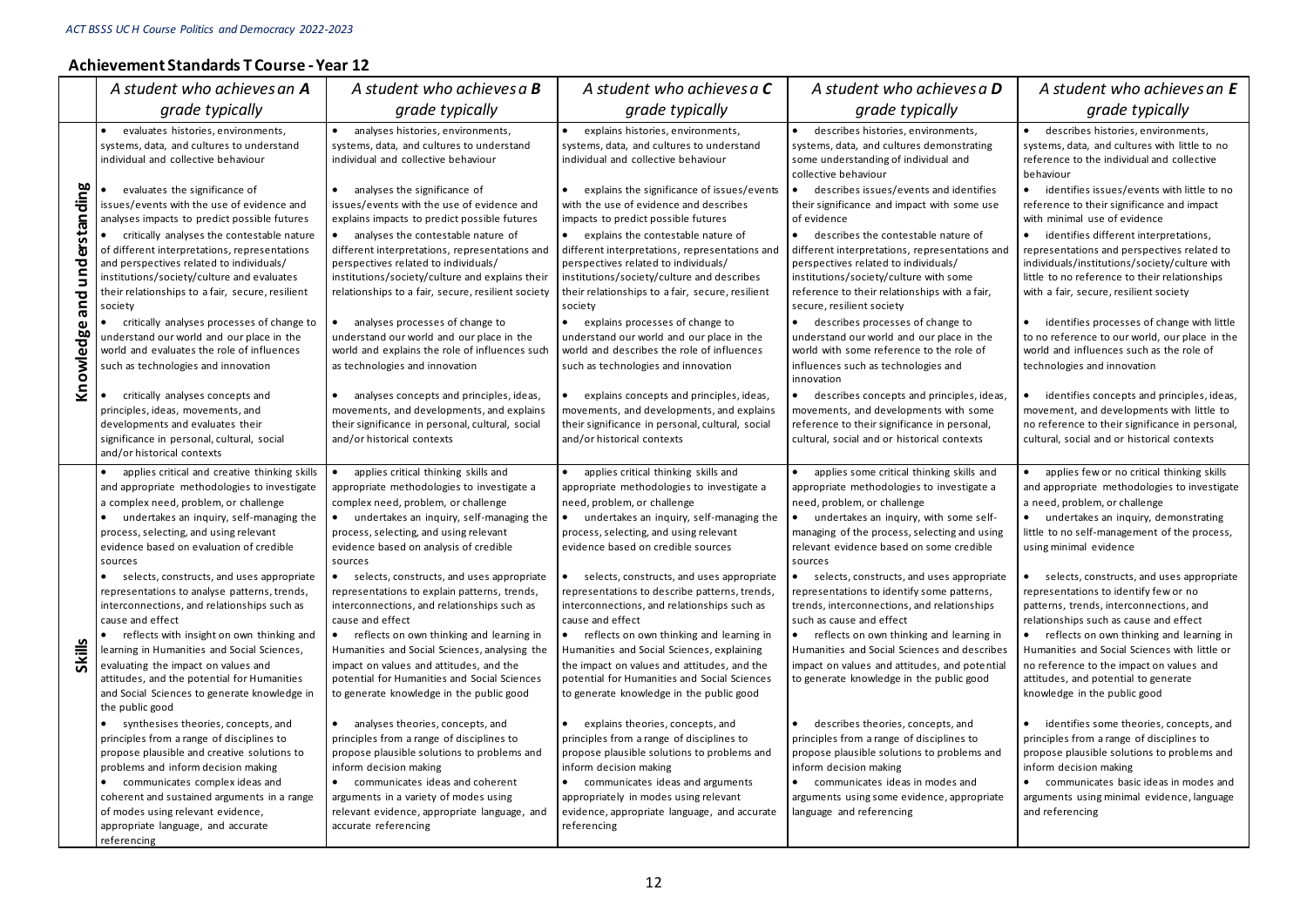## <span id="page-16-0"></span>**Theorising Power and Politics <b>Value: 1.0** Value: 1.0

*Politics and Democracy* provides a comprehensive overview of the study of political and democratic theory and its translation into political practice from Plato and Aristotle to Francis Fukiyama and the twenty first century critiques of political systems. Students will critically analyse seminal texts in politics and democracy. They develop and advocate for solutions to political and democratic problems in historical context and consider why democracy has historically been regarded as the worst form of government to the contemporary elevation of democracy as the best form of government. Students identify and investigate different political systems and forms of government and draw links to their theoretical foundations.

### **Specific Unit Goals**

This unit should enable students to:

- critically analyse a range of political and democratic theories
- evaluate a range of historical political and democratic practices
- synthesise analyses to propose solutions to political problems
- apply university level research and communication skills

### **Content Descriptions**

All knowledge, understanding and skills below must be delivered:

#### **Concepts and Ideas**

- critically analyse political and democratic theories, including historical and seminal texts
- evaluate a range of historical political and democratic practices
- synthesise analyses of theories and practices to propose solutions to political problems

#### **Contexts**

- critically analyse the context of political theorists and the impact on theory and practice
- evaluate the impact of context on the reception and translation of political theory by practitioners
- evaluate own context and perspective in investigating texts and case studies

#### **Communication**

- synthesise well-researched evidence, complex ideas, and communication skills to propose coherent and sustained arguments and solutions in a range of modes, incorporating metalanguage
- apply accurate referencing and conventions of academic integrity
- apply communication, collaboration, and ICT skills to engage in dialogue to acknowledge diverse world views, common understandings, and points of difference to enhance intercultural understanding

#### **Reflection**

- reflect on how studies in political theory and practice challenges their own ethics, thinking and perspective
- reflect on their citizenship and role in their political community, and the roles diverse groups
- reflect critically on their own learning habits and achievement of own goals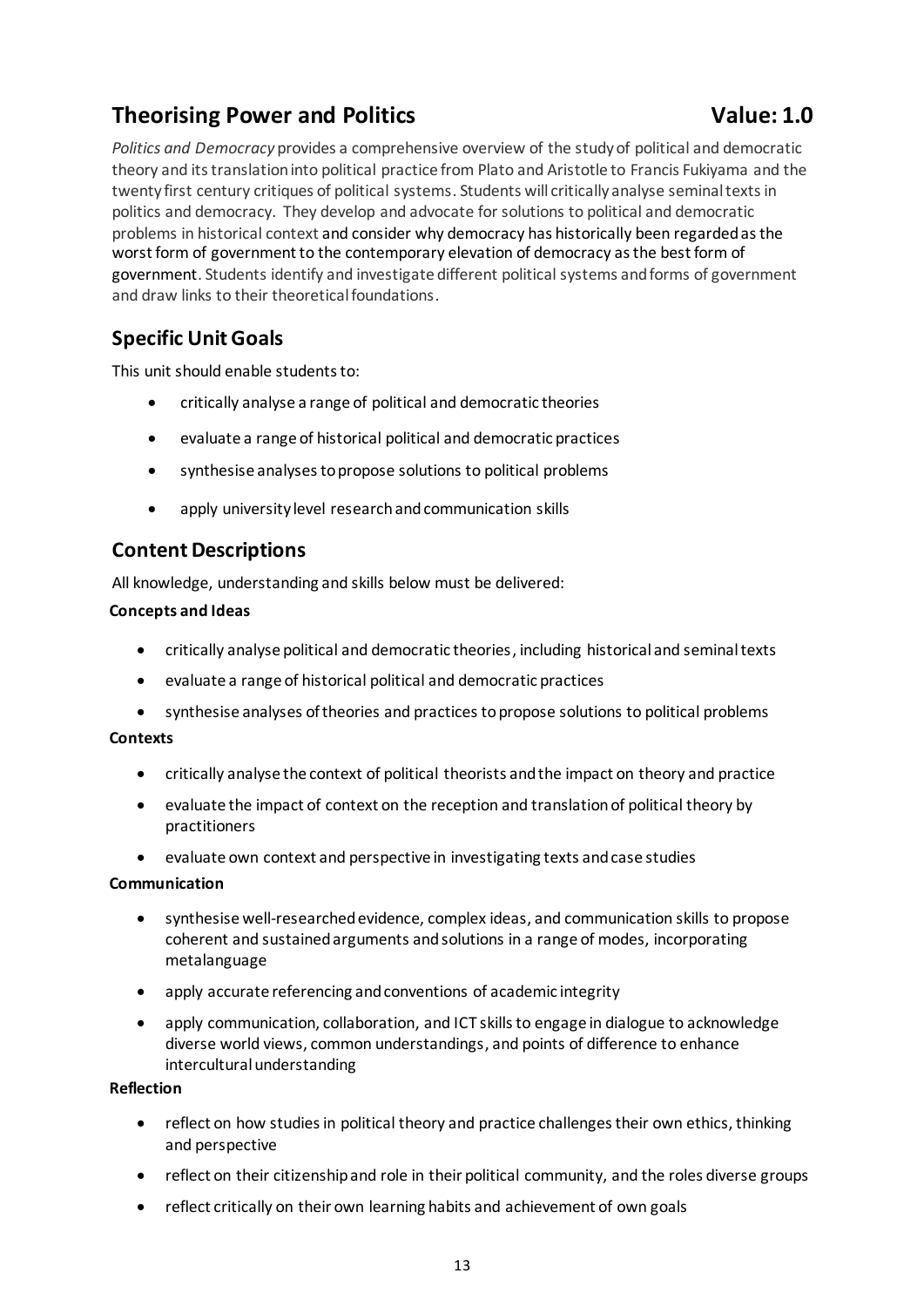### **A guide to reading and implementing content descriptions**

Content descriptions specify the knowledge, understanding and skills that students are expected to learn and that teachers are expected to teach. Teachers are required to develop a program of learning that allows students to demonstrate all the content descriptions. The lens which the teacher uses to demonstrate the content descriptions may be either guided through provision of electives within each unit or determined by the teacher when developing their program of learning.

A program of learning is what a college provides to implement the course for a subject. It is at the discretion of the teacher to emphasis some content descriptions over others. The teacher may teach additional (not listed) content provided it meets the specific unit goals. This will be informed by the student needs and interests.

#### **Assessment**

Refer to pages 8 to 10.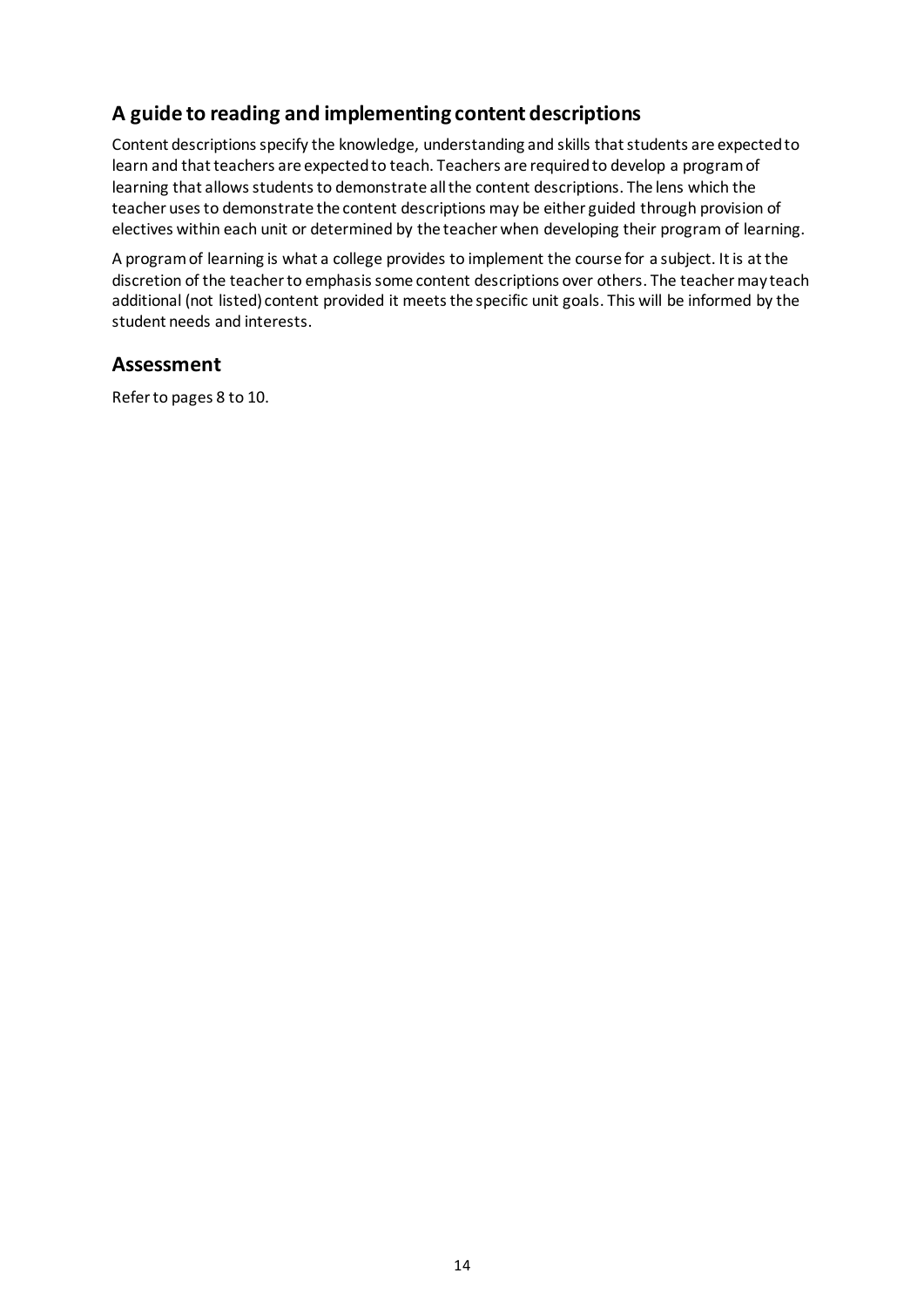## <span id="page-18-0"></span>**Conflict and Crises in Democracy <b>Value: 1.0** Value: 1.0

Students consider contemporary examples of democratic politics and investigate the nature and distribution of power in them. They critically analyse the social, economic, and cultural contexts within which they operate and the relationships between actors and systems. They evaluate the nature of contemporary democratic government and investigate how politics and democracy are mediated to stimulate and negotiate different interpretations of democratic issues and events. Students gather, organise, and deploy evidence to construct reasoned argument, synthesise relevant information and exercise critical judgement using data, research, and information from a variety of primary and secondary sources.

### **Specific Unit Goals**

This unit should enable students to:

- evaluate contemporary innovations in and interpretations of political and democratic theories
- evaluate contemporary democratic practice and systems
- synthesise theory and evidence to propose solutions to contemporary crises
- apply communication skills to engage in debate and discussion at a university level

### **Content Descriptions**

All knowledge, understanding and skills below must be delivered:

#### **Concepts and Ideas**

- evaluate contemporary interpretations, critiques, and innovations in political and democratic theories
- evaluate contemporary democratic actors, practices, and systems
- synthesise theories, critiques, and contemporary practices to propose solutions to contemporary crises

#### **Contexts**

• evaluate the impact of particular contextual factors on politics and democracy

• evaluate the impact of own perspective and situation on own interpretations and arguments **Communication**

- synthesise well-researched evidence, complex ideas, and communication skills to propose coherent and sustained arguments and solutions in a range of modes, incorporating metalanguage
- apply accurate referencing and conventions of academic integrity
- apply communication, collaboration, and ICT skills to engage in dialogue to acknowledge diverse world views, common understandings, and points of difference to enhance intercultural understanding

#### **Reflection**

- reflect on their citizenship and role in their democratic community, and the roles of diverse groups
- reflect on how studies in contemporary political and democratic practices challenges their own ethics, thinking and perspective
- reflect critically on their own learning habits and achievement of own goals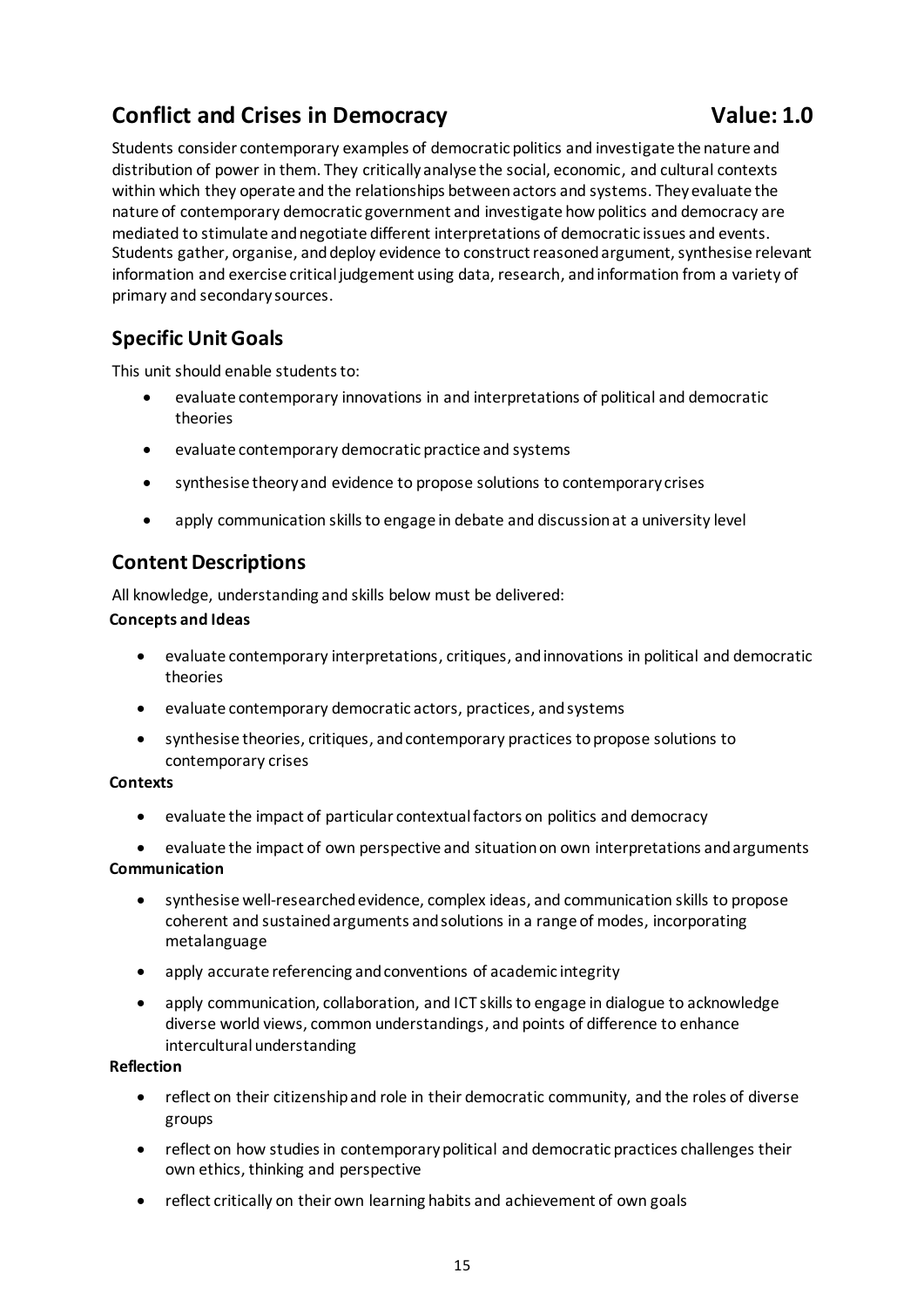### **A guide to reading and implementing content descriptions**

Content descriptions specify the knowledge, understanding and skills that students are expected to learn and that teachers are expected to teach. Teachers are required to develop a program of learning that allows students to demonstrate all the content descriptions. The lens which the teacher uses to demonstrate the content descriptions may be either guided through provision of electives within each unit or determined by the teacher when developing their program of learning.

A program of learning is what a college provides to implement the course for a subject. It is at the discretion of the teacher to emphasis some content descriptions over others. The teacher may teach additional (not listed) content provided it meets the specific unit goals. This will be informed by the student needs and interests.

#### **Assessment**

Refer to pages 8 to 10.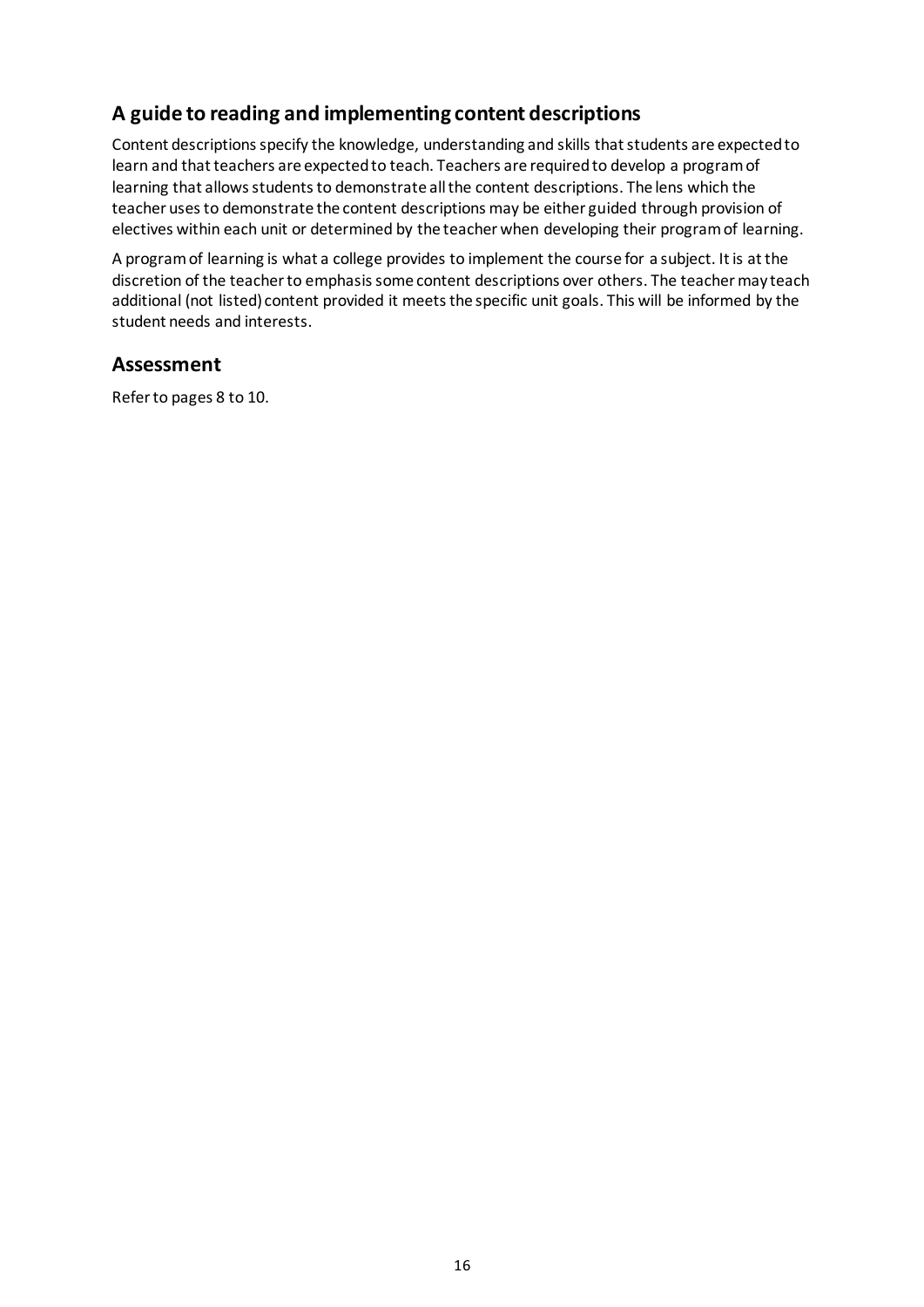## <span id="page-20-0"></span>**Appendix A – Implementation Guidelines**

### **Available course patterns**

A standard 1.0 value unit is delivered over at least 55 hours. To be awarded a course, students must complete at least the minimum units over the whole minor.

| Course | Number of standard units to meet course requirements |  |
|--------|------------------------------------------------------|--|
| Minor  | Minimum of 2 units                                   |  |

Units in this course can be delivered in any order.

#### **Co-requisites for the course or units within the course**

Students must be studying a major in Modern History, Pre-Modern History, Ancient History, Australian and Global Politics, Global Studies, Legal Studies, Sociology, or World Religions in their home college to be eligible for this course.

### **Guidelines for Delivery**

#### **Program of Learning**

A program of learning is what a school provides to implement the course for a subject. This meets the requirements for context, scope and sequence set out in the Board endorsed course. Students follow programs of learning in a college as part of their senior secondary studies. The detail, design, and layout of a programof learning are a college decision.

The program of learning must be documented to show the planned learning activities and experiences that meet the needs of particular groups of students, taking into account their interests, prior knowledge, abilities and backgrounds. The program of learning is a record of the learning experiences that enable students to achieve the knowledge, understanding and skills of the content descriptions. There is no requirement to submit a program of learning to the OBSSS for approval. The Principal will need to sign off at the end of Year 12 that courses have been delivered as accredited.

#### **Content Descriptions**

Are all content descriptions of equal importance? No. It depends on the focus of study. Teachers can customise their program of learning to meet their own students' needs, adding additional content descriptions if desired or emphasising some over others. A teacher must balance student needs with their responsibility to teach all content descriptions. It is mandatory that teachers address all content descriptions and that students engage with all content descriptions.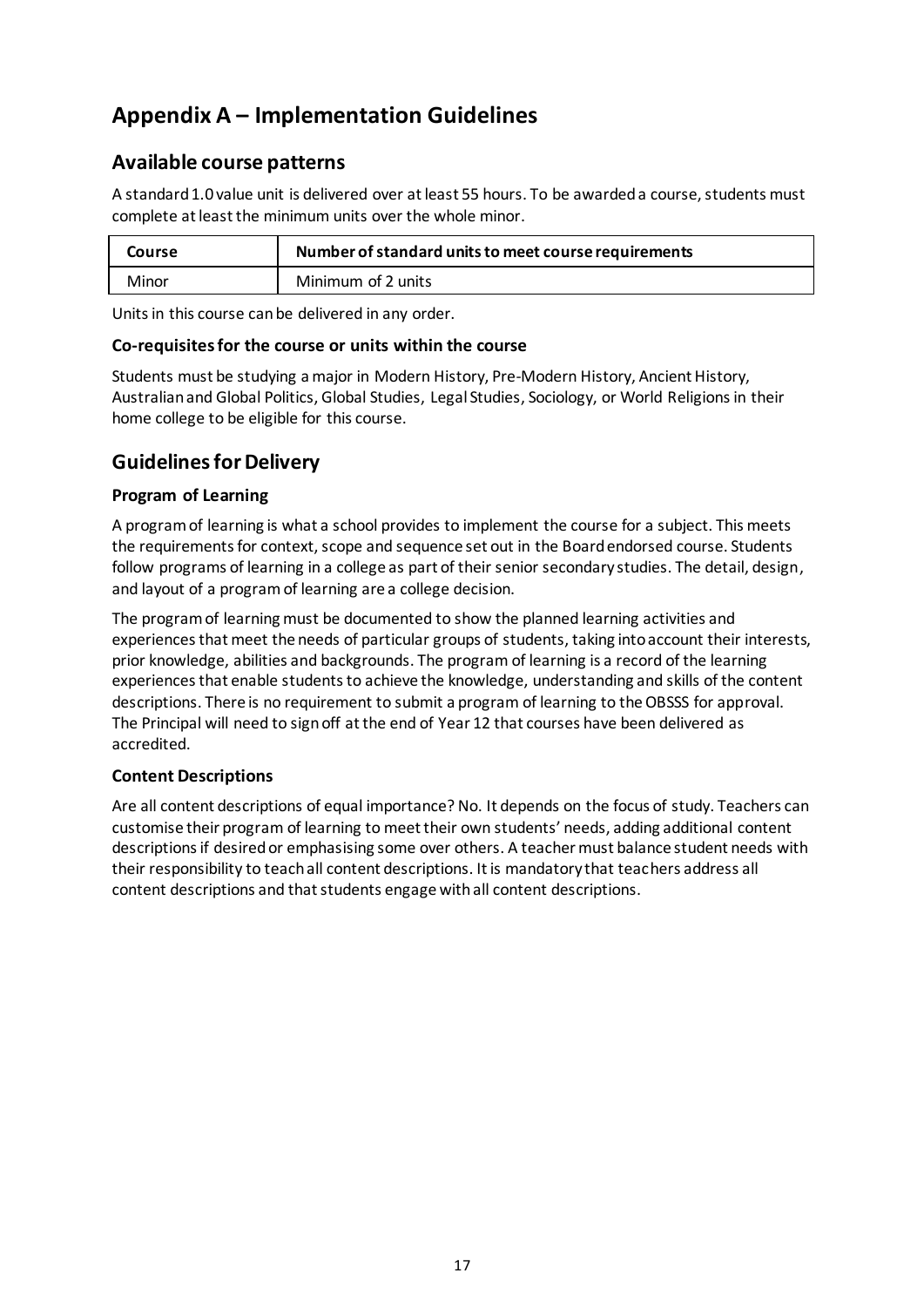### **Moderation**

Moderation is a system designed and implemented to:

- provide comparability in the system of school-based assessment
- form the basis for valid and reliable assessment in senior secondary schools
- involve the ACT Board of Senior Secondary Studies and colleges in cooperation and partnership
- maintain the quality of school-based assessment and the credibility, validity, and acceptability of Board certificates.

Moderation commences within individual colleges. Teachers develop assessment programs and instruments, apply assessment criteria, and allocate Unit Grades, according to the relevant Framework. Teachers within course teaching groups conduct consensus discussions to moderate marking or grading of individual assessment instruments and unit grade decisions.

#### **The Moderation Model**

Moderation within the ACT encompasses structured, consensus-based peer review of Unit Grades for all accredited courses, as well as statistical moderation of course scores, including small group procedures, for T courses.

#### **Moderation by Structured, Consensus-based Peer Review**

Review is a subcategory of moderation, comprising the review of standards and the validation of Unit Grades. In the review process, Unit Grades, determined for Year 11 and Year 12 student assessment portfolios that have been assessed in schools by teachers under accredited courses, are moderated by peer review against system wide criteria and standards. This is done by matching student performance with the criteria and standards outlined in the unit grade descriptors as stated in the Framework. Advice is then given to colleges to assist teachers with, and/or reassure them on, their judgments.

#### **Preparation for Structured, Consensus-based Peer Review**

Each year, teachers teaching a Year 11 class are asked to retain originals or copies of student work completed in Semester 2. Similarly, teachers teaching a Year 12 class should retain originals or copies of student work completed in Semester 1. Assessment and other documentation required by the Office of the Board of Senior Secondary Studies should also be kept. Year 11 work from Semester 2 of the previous year is presented for review at Moderation Day 1 in March, and Year 12 work from Semester 1 is presented for review at Moderation Day 2 in August.

In the lead up to Moderation Day, a College Course Presentation (comprised of a document folder and a set of student portfolios) is prepared for each A, T and M course/units offered by the school and is sent into the Office of the Board of Senior Secondary Studies.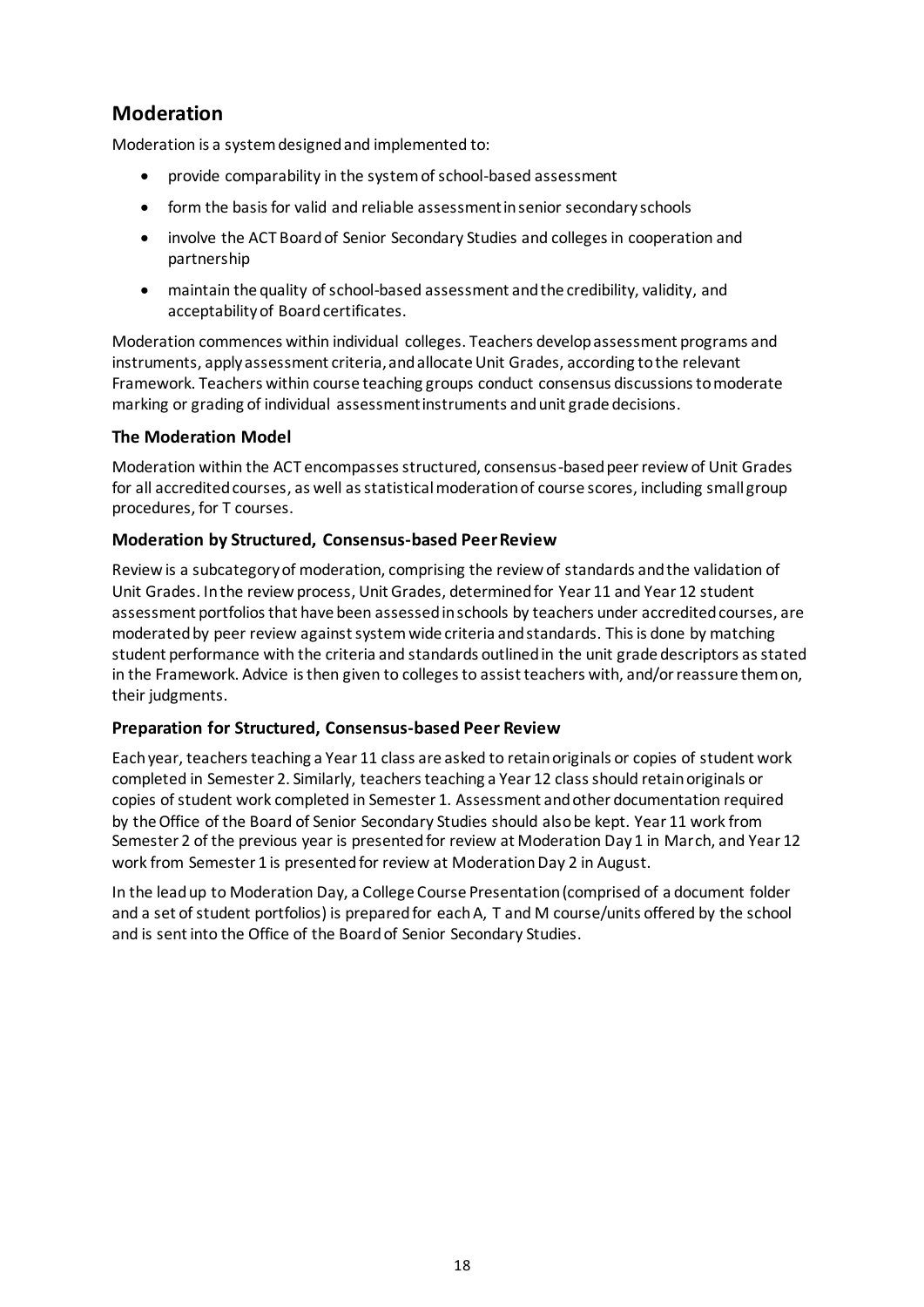#### **The College Course Presentation**

The package of materials (College Course Presentation) presented by a college for review on moderation days in each course area will comprise the following:

- a folder containing supporting documentation as requested by the Office of the Board through memoranda to colleges
- a set of student portfolios containing marked and/or graded written and non-written assessment responses and completed criteria and standards feedback forms. Evidence of all assessment responses on which the unit grade decision has been made is to be included in the student review portfolios.

Specific requirements for subject areas and types of evidence to be presented for each Moderation Day will be outlined by the Board Secretariat through memoranda and Information Papers.

#### **Visual evidence for judgements made about practical performances**

#### **(also refer to BSSS Website Guidelines)**

It is a requirement that schools' judgements of standards to practical performances (A/T/M) be supported by visual evidence (still photos or video).

The photographic evidence submitted must be drawn from practical skills performed as part of the assessment process.

Teachers should consult the BSSS guidelines at:

[http://www.bsss.act.edu.au/grade\\_moderation/moderation\\_information\\_for\\_teachers](http://www.bsss.act.edu.au/grade_moderation/moderation_information_for_teachers)

for current information regarding all moderation requirements including subject specific and photographic evidence.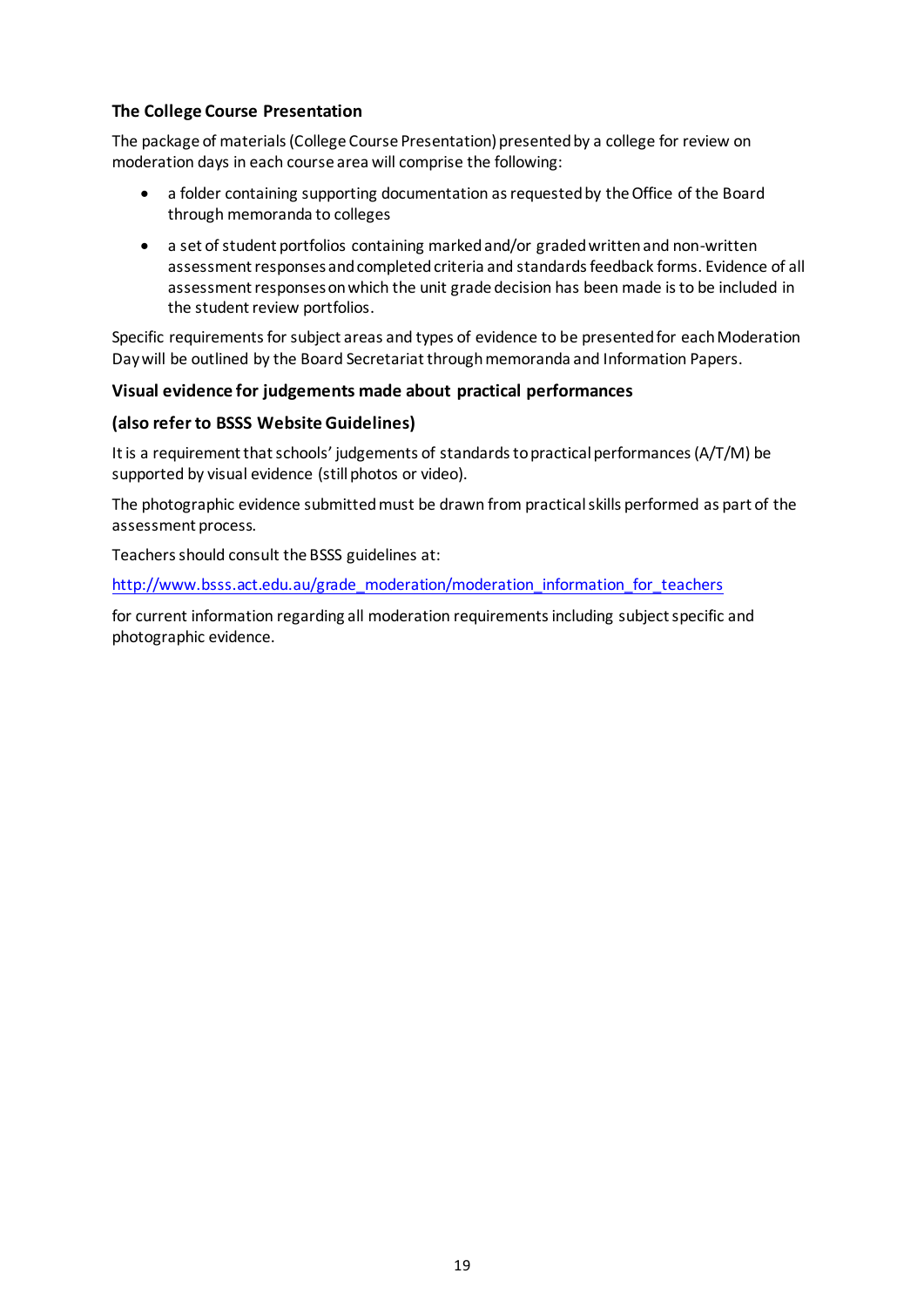# <span id="page-23-0"></span>**Appendix B – Course Developers**

| <b>Name</b>                    | College                |  |
|--------------------------------|------------------------|--|
| <b>Thomas Greenwell</b>        | <b>Hawker College</b>  |  |
| Associate Professor Mary Walsh | University of Canberra |  |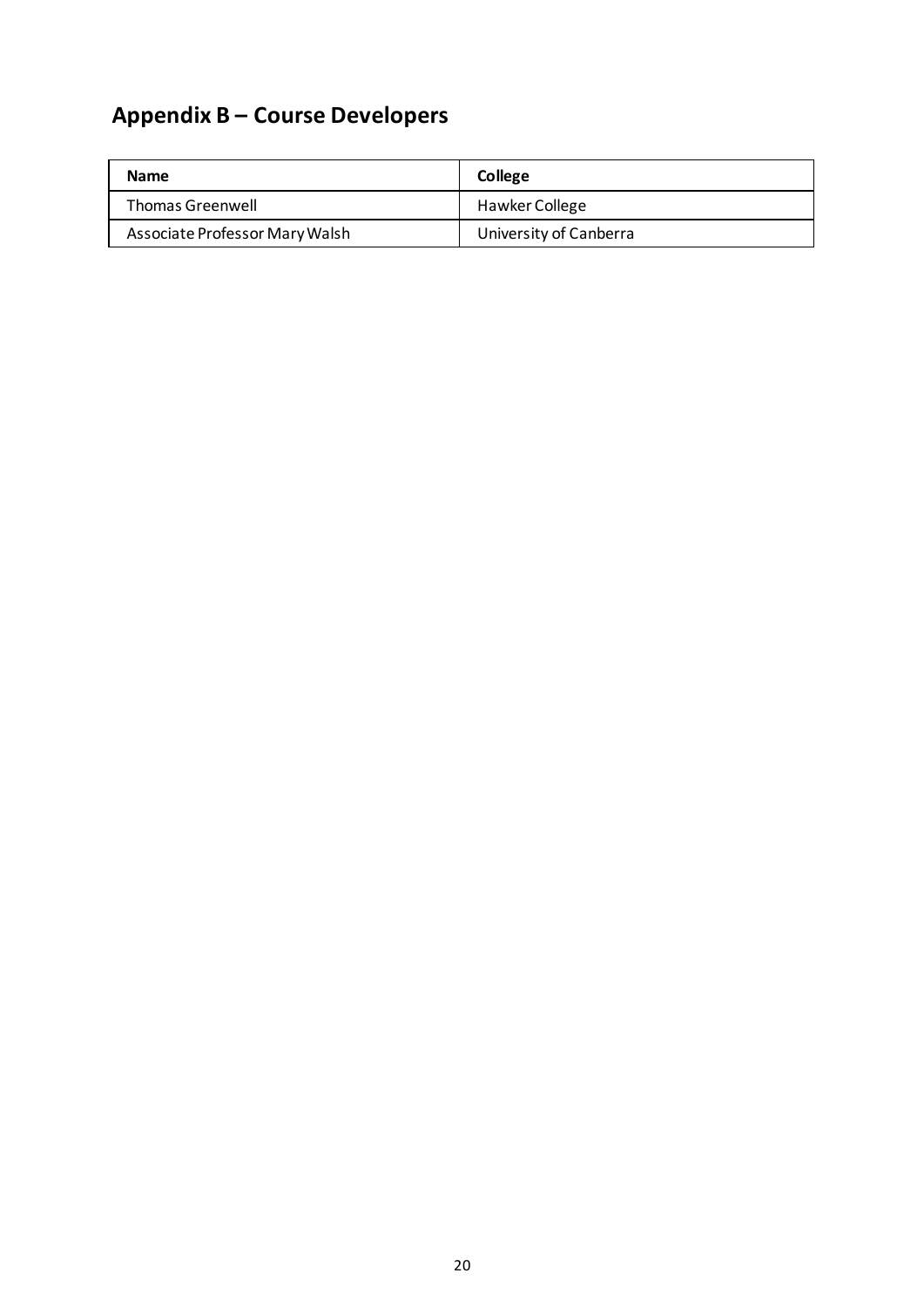## <span id="page-24-0"></span>**Appendix C – Common Curriculum Elements**

Common curriculum elements assist in the development of high-quality assessment tasks by encouraging breadth and depth and discrimination in levels of achievement.

| <b>Organisers</b>       | <b>Elements</b>  | <b>Examples</b>                                                                                                                                                                            |  |
|-------------------------|------------------|--------------------------------------------------------------------------------------------------------------------------------------------------------------------------------------------|--|
| create,<br>compose, and | apply            | ideas and procedures in unfamiliar situations, content, and processes<br>in non-routine settings                                                                                           |  |
| apply                   | compose          | oral, written, and multimodal texts, music, visualimages, responses<br>to complex topics, new outcomes                                                                                     |  |
|                         | represent        | images, symbols, or signs                                                                                                                                                                  |  |
|                         | create           | creative thinking to identify areas for change, growth, and innovation,<br>recognise opportunities, experiment to achieve innovative solutions,<br>construct objects, imagine alternatives |  |
|                         | manipulate       | images, text, data, points of view                                                                                                                                                         |  |
| analyse,                | justify          | arguments, points of view, phenomena, choices                                                                                                                                              |  |
| synthesise, and         | hypothesise      | statement/theory that can be tested by data                                                                                                                                                |  |
| evaluate                | extrapolate      | trends, cause/effect, impact of a decision                                                                                                                                                 |  |
|                         | predict          | data, trends, inferences                                                                                                                                                                   |  |
|                         | evaluate         | text, images, points of view, solutions, phenomenon, graphics                                                                                                                              |  |
|                         | test             | validity of assumptions, ideas, procedures, strategies                                                                                                                                     |  |
|                         | argue            | trends, cause/effect, strengths, and weaknesses                                                                                                                                            |  |
|                         | reflect          | on strengths and weaknesses                                                                                                                                                                |  |
|                         | synthesise       | data and knowledge, points of view from several sources                                                                                                                                    |  |
|                         | analyse          | text, images, graphs, data, points of view                                                                                                                                                 |  |
|                         | examine          | data, visual images, arguments, points of view                                                                                                                                             |  |
|                         | investigate      | issues, problems                                                                                                                                                                           |  |
| organise,               | sequence         | text, data, relationships, arguments, patterns                                                                                                                                             |  |
| sequence, and           | visualise        | trends, futures, patterns, cause, and effect                                                                                                                                               |  |
| explain                 | compare/contrast | data, visual images, arguments, points of view                                                                                                                                             |  |
|                         | discuss          | issues, data, relationships, choices/options                                                                                                                                               |  |
|                         | interpret        | symbols, text, images, graphs                                                                                                                                                              |  |
|                         | explain          | explicit/implicit assumptions, bias, themes/arguments, cause/effect,<br>strengths/weaknesses                                                                                               |  |
|                         | translate        | data, visual images, arguments, points of view                                                                                                                                             |  |
|                         | assess           | probabilities, choices/options                                                                                                                                                             |  |
|                         | select           | main points, words, ideas in text                                                                                                                                                          |  |
| identify,               | reproduce        | information, data, words, images, graphics                                                                                                                                                 |  |
| summarise and           | respond          | data, visual images, arguments, points of view                                                                                                                                             |  |
| plan                    | relate           | events, processes, situations                                                                                                                                                              |  |
|                         | demonstrate      | probabilities, choices/options                                                                                                                                                             |  |
|                         | describe         | data, visual images, arguments, points of view                                                                                                                                             |  |
|                         | plan             | strategies, ideas in text, arguments                                                                                                                                                       |  |
|                         | classify         | information, data, words, images                                                                                                                                                           |  |
|                         | identify         | spatial relationships, patterns, interrelationships                                                                                                                                        |  |
|                         | summarise        | main points, words, ideas in text, review, draft and edit                                                                                                                                  |  |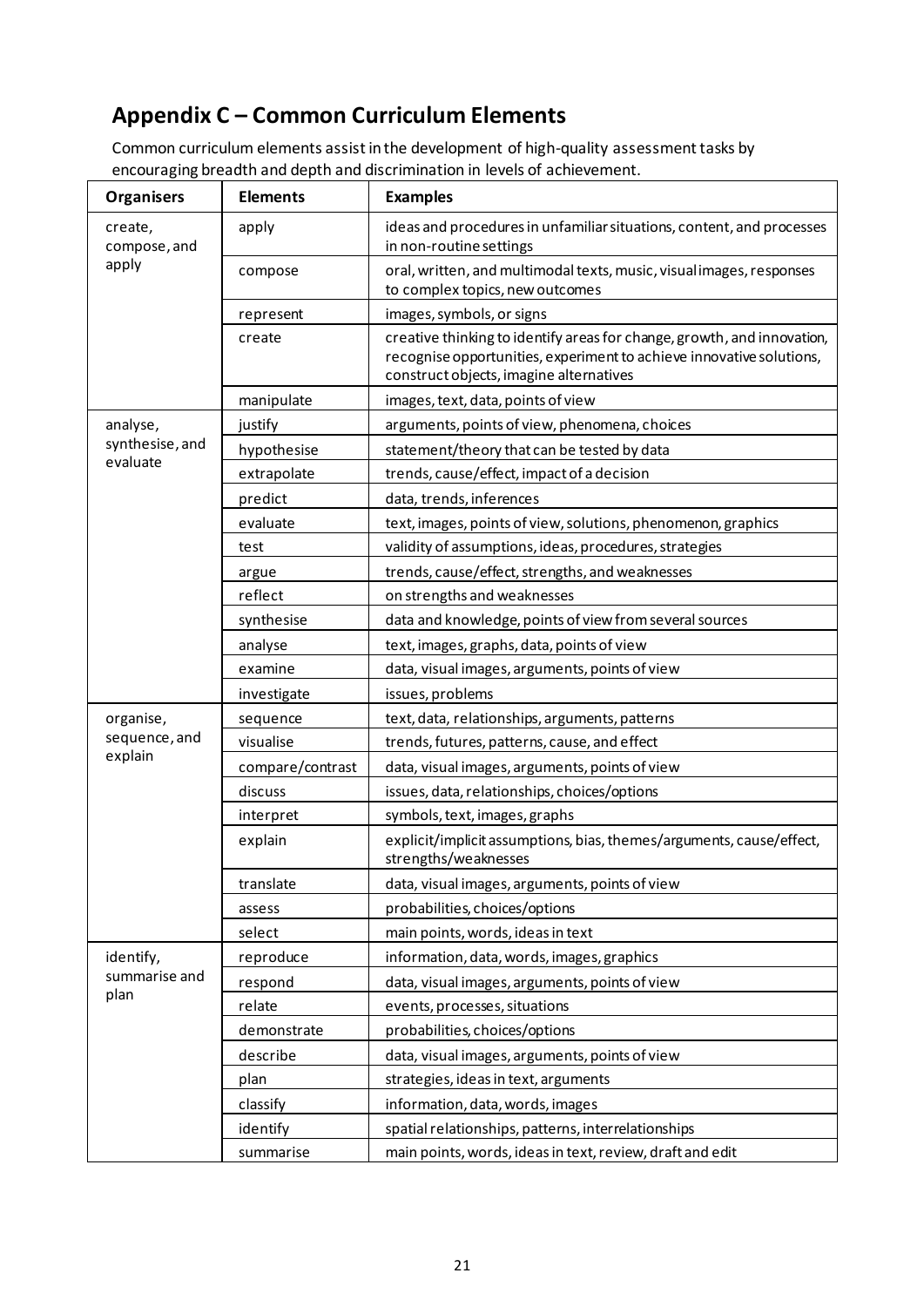# <span id="page-25-0"></span>**Appendix D – Glossary of Verbs**

| <b>Verbs</b>   | <b>Definition</b>                                                                                                                                                       |
|----------------|-------------------------------------------------------------------------------------------------------------------------------------------------------------------------|
| Analyse        | Consider in detail for the purpose of finding meaning or relationships, and identifying patterns,<br>similarities and differences                                       |
| Apply          | Use, utilise or employ in a particular situation                                                                                                                        |
| Argue          | Give reasons for or against something                                                                                                                                   |
| Assess         | Make a Judgement about the value of                                                                                                                                     |
| Classify       | Arrange into named categories in order to sort, group or identify                                                                                                       |
| Compare        | Estimate, measure or note how things are similar or dissimilar                                                                                                          |
| Compose        | The activity that occurs when students produce written, spoken, or visual texts                                                                                         |
| Contrast       | Compare in such a way as to emphasise differences                                                                                                                       |
| Create         | Bring into existence, to originate                                                                                                                                      |
| Demonstrate    | Give a practical exhibition an explanation                                                                                                                              |
| Describe       | Give an account of characteristics or features                                                                                                                          |
| <b>Discuss</b> | Talk or write about a topic, taking into account different issues or ideas                                                                                              |
| Evaluate       | Examine and judge the merit or significance of something                                                                                                                |
| Examine        | Determine the nature or condition of                                                                                                                                    |
| Explain        | Provide additional information that demonstrates understanding of reasoning and /or<br>application                                                                      |
| Extrapolate    | Infer from what is known                                                                                                                                                |
| Hypothesise    | Put forward a supposition or conjecture to account for certain facts and used as a basis for<br>further investigation by which it may be proved or disproved            |
| Identify       | Recognise and name                                                                                                                                                      |
| Interpret      | Draw meaning from                                                                                                                                                       |
| Investigate    | Planning, inquiry into and drawing conclusions about                                                                                                                    |
| Justify        | Show how argument or conclusion is right or reasonable                                                                                                                  |
| Manipulate     | Adapt or change                                                                                                                                                         |
| Plan           | Strategize, develop a series of steps, processes                                                                                                                        |
| Predict        | Suggest what might happen in the future or as a consequence of something                                                                                                |
| Reflect        | The thought process by which students develop an understanding and appreciation of their own<br>learning. This process draws on both cognitive and affective experience |
| Relate         | Tell or report about happenings, events, or circumstances                                                                                                               |
| Represent      | Use words, images, symbols, or signs to convey meaning                                                                                                                  |
| Reproduce      | Copy or make close imitation                                                                                                                                            |
| Respond        | React to a person or text                                                                                                                                               |
| Select         | Choose in preference to another or others                                                                                                                               |
| Sequence       | Arrange in order                                                                                                                                                        |
| Summarise      | Give a brief statement of the main points                                                                                                                               |
| Synthesise     | Combine elements (information/ideas/components) into a coherent whole                                                                                                   |
| Test           | Examine qualities or abilities                                                                                                                                          |
| Translate      | Express in another language or form, or in simpler terms                                                                                                                |
| Visualise      | The ability to decode, interpret, create, question, challenge and evaluate texts that<br>communicate with visual images as well as, or rather than, words               |